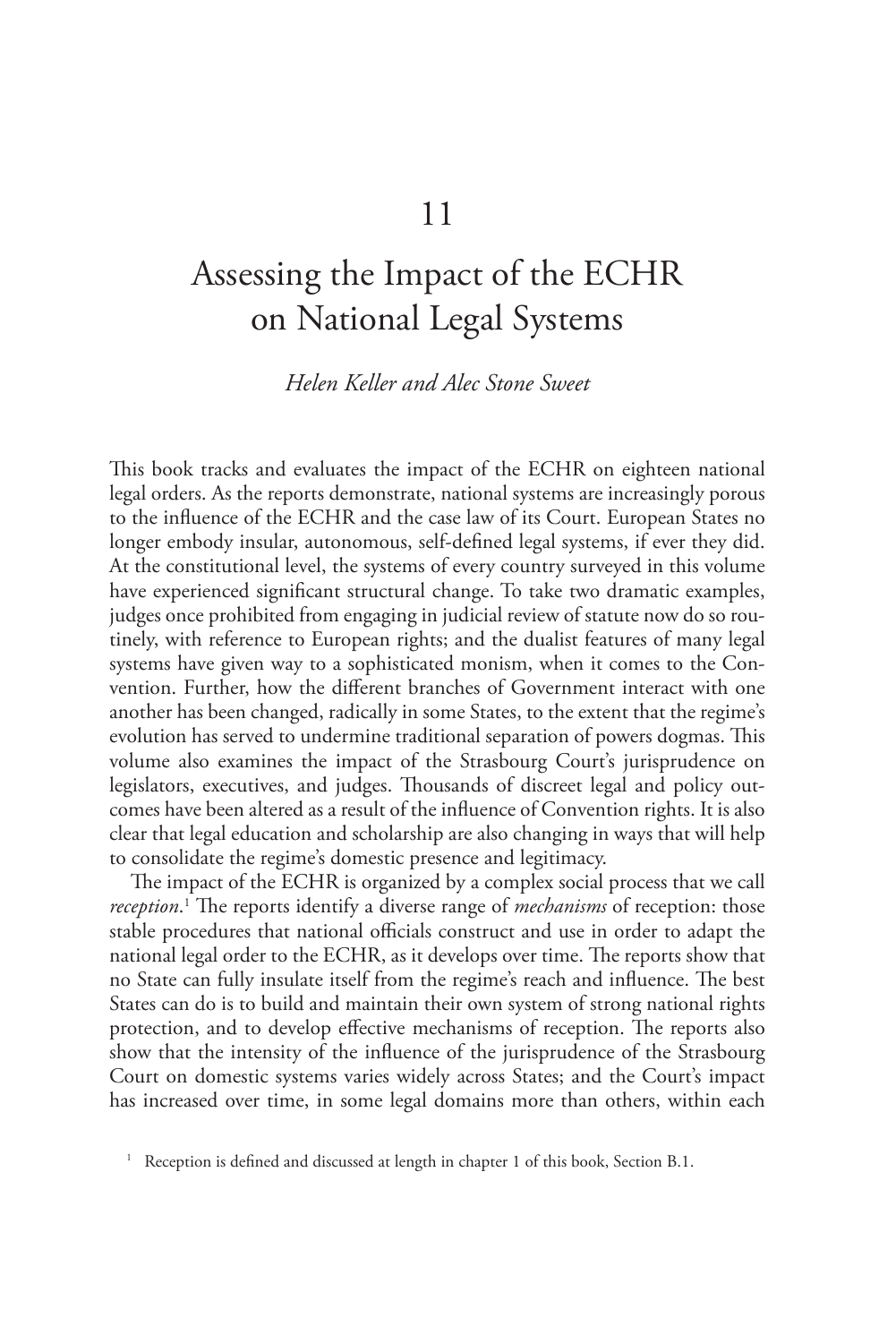State. Although we will venture a number of general propositions about reception processes in this chapter, such statements should be carefully considered in light of the cross-national and temporal diversity documented and evaluated in the national reports.

# **A. Reception as Process**

Viewed as a cross-national phenomenon, the reception of the ECHR into domestic law and practice can neither be easily summarized, nor neatly encapsulated in overarching generalizations. Indeed, it would seem to be all but impossible to model the Court's impact on States in any scientifically parsimonious way. The reasons are clear enough. First, although we can identify the most important factors that condition, or impinge upon, the reception process, not all of these factors are present or carry the same weight across all jurisdictions. When they are present, they typically combine in diverse ways to affect States differently. Second, the ECHR regime – considered sociologically as a continuous set of interactions between individual applicants, national political and legal systems, and the Strasbourg Court – does not possess a stable social structure. Convention rights, for example, have evolved in ways that have been virtually impossible to predict, not least by national officials, from any specific *ex ante* moment. States have been put under pressure to adapt national law to the Convention, but the manner in which they have done so has never been fixed or pre-determined. Instead, the relationship between the ECHR and domestic legal orders has been an open-ended product of interactive social processes. In this section, the most important factors that have impinged upon the reception process will be briefly analyzed.

# *1. Accession and Expansion*

Most of the original Contracting States (including the UK, Ireland, Italy, Germany, Belgium, the Netherlands, Austria, Norway and Sweden in this volume) seriously underestimated the degree to which the ECHR would impact on their domestic legal systems. The *travaux préparatoires* provide scant evidence to the contrary. When the ECHR entered into force, none of these States (with the important exception of Ireland) possessed effective systems of rights protection in the contemporary sense. The fact that the Convention system developed during the same period that many national systems of rights protection emerged and matured no doubt facilitated the Court's efforts to build its own political legitimacy. During this formative period, the absence of sceptical States, such as France (which was hostile to supranational authority in general) was a benefit: the Court avoided the kinds of head-on collisions that had paralyzed the EC in the 60's and 70's. Both France and Switzerland (which was concerned with issues of neutrality) ratified relatively late, after several failed tries. For other late-ratifying States (Spain, Slovakia, Poland and the re-ratification of Greece after military rule),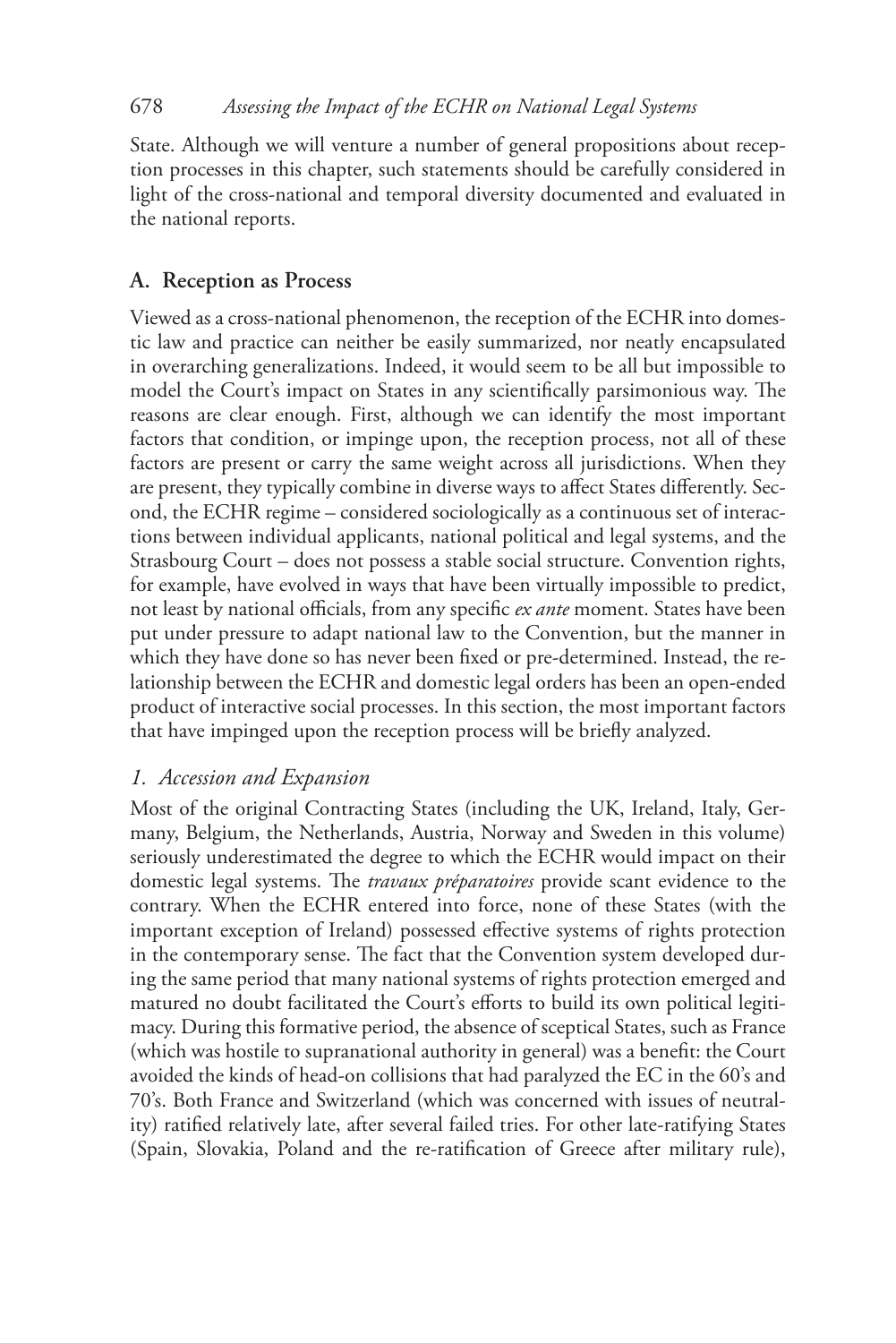the political legitimacy of the Convention and the Court was largely taken for granted. Each of these States were then in the throes of democratization, following long years under repressive, authoritarian rule. Democracy and rights protection were strongly equated. It is testimony to the remarkable success of the ECHR that, for these States, the Convention offered an established, "external", and therefore legitimate, normative standard for the transition to constitutional democracy. Accession would serve, in effect, to certify their membership in the circle of good European countries, otherwise dominated by Western Europe. These States ratified the Convention enthusiastically without lodging important reservations. Russia, Turkey, and Ukraine also took advantage of certification, if perhaps with less commitment to common values.

The use of declarations and reservations also varies across States and time. Some countries (France, Switzerland) once made extensive use of reservations and declarations; others have done so sparingly or not at all (Poland). Some States (Turkey) did not seriously examine the compatibility of national law with the ECHR at the time of ratification. Over time, the use of reservations and declarations has declined, and many States have allowed those they had lodged to elapse. One reason for this is that, as it has evolved, the Convention system has gained the trust and goodwill of its members; consider the ratification of Protocol no. 11, and the broad incorporation of the ECHR into national law. At the same time, most countries have made considerable progress in redressing incompatibilities between the domestic law and the Convention guarantees. Reservations made it possible for many States to join the regime, given quite specific concerns, but these concerns have been relaxed with changing circumstances and socialization into the regime. For its part, the ECtHR interprets reservations narrowly, to ensure that the Contracting Parties do not undermine the Convention's purposes.<sup>2</sup>

The Council of Europe, too, has played an important role in developing Convention rights. It is a well-established practice of international law for States to amend treaties to which they belong through supplementary instruments, like protocols. Since 1952, the Council of Europe has adopted fourteen Protocols to the ECHR. Most importantly, Protocol no. 11 reformed the institutional structure, and made obligatory State acceptance of the individual complaint procedure and of the Court's compulsory jurisdiction. Today, acceptance of Protocol no. 11 is a pre-condition for the ratification of the ECHR.<sup>3</sup> In hindsight, we observe that the ratification of Protocols nos 2, 3, 5 and 8 proved to be relatively unproblematic, and all Contracting States would eventually ratify them. It is important, therefore, to recognize that the Contracting States have themselves fully participated in expanding the Court's competences, as well as the ECHR's rights

<sup>2</sup> *Belilos v. Switzerland* (appl. no. 10328/83), Judgement (Plenary), 29 April 1988, Series A, Vol. 132. See *in extenso* Thurnherr, this volume, Section A.2.b.

<sup>3</sup> Protocol no. 9 has been repealed as from 1 November 1998, the date of entry into force of Protocol no. 11. Since then, Protocol no. 10 has lost its purpose.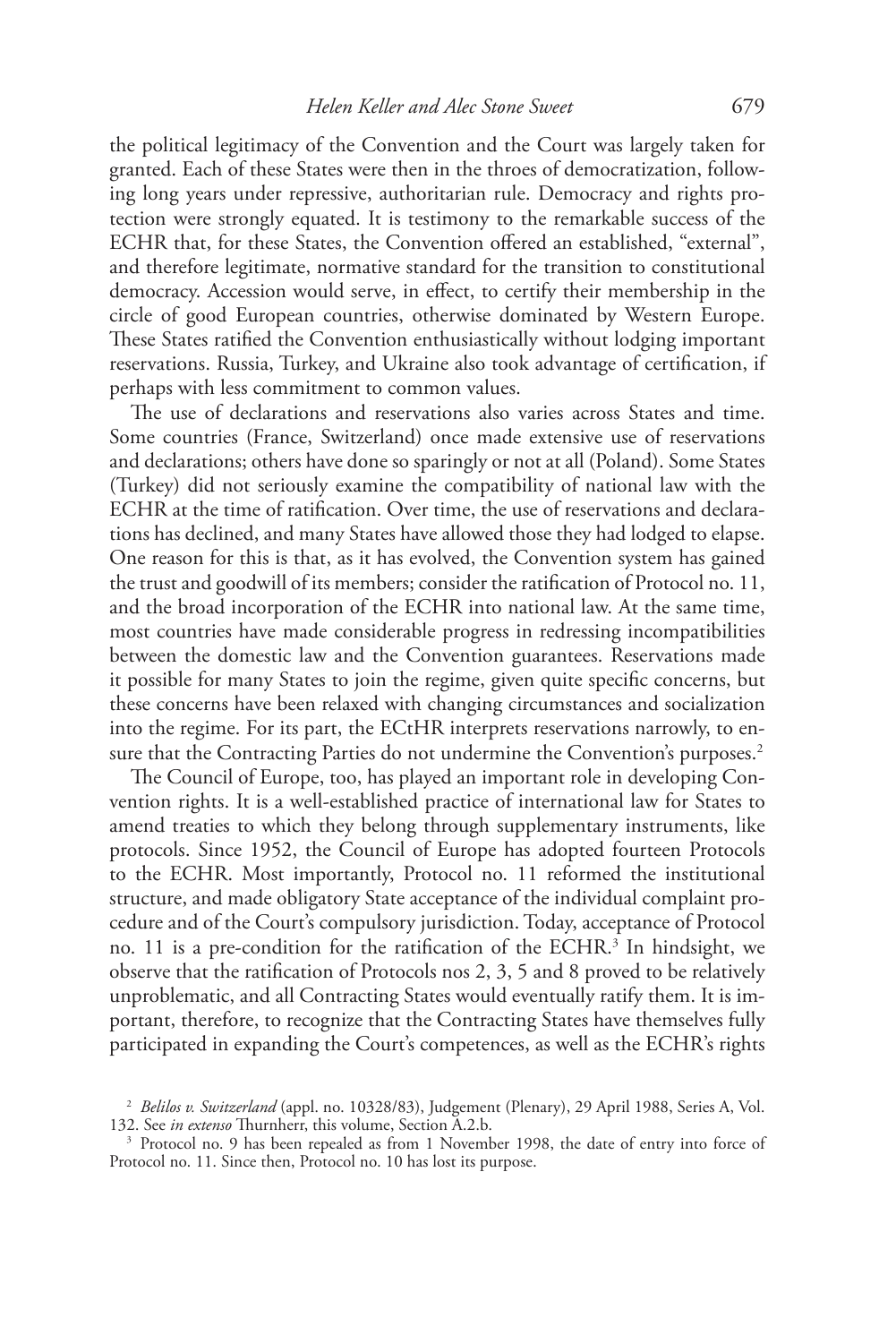catalogue, including rights to peaceful enjoyment of property, to education, and to free elections by secret ballot, and the abolition of the death penalty.

These reforms have fundamentally altered the ECHR, compared with the *status quo ex ante* of the 50's. When the ECHR was negotiated, States failed to agree on the inclusion of the right to property. In the end, Article 6(1) ECHR provided for procedural guarantees for "civil rights", which the Court interpreted broadly, but not so broadly as to include property rights *per se*. The right to property in Protocol no. 1,<sup>4</sup> which entered into force in 1954, proved to be tremendously important in the 90's, as statistics on the Court's activities demonstrate. In the post-Protocol no. 11 era, the Court has been flooded with applications claiming violations of the right to property, which have in turn revealed systemic failures (Greece, Italy, and Turkey's administration of Cyprus). Having received literally hundreds of clone applications from Poland, the Court began to experiment with pilot judgments to help States resolve such failures.<sup>5</sup>

On the other hand, Protocol no. 4 generated reluctance, with Greece, Turkey, Italy, Spain, Switzerland and the United Kingdom, among the States covered in this book, withholding ratification. That Protocol established human rights in a politically sensitive domain (*inter alia* prohibiting expulsion of nationals and collective expulsion of aliens); States that ratified it may now regret having done so.6 In another once sensitive area – the death penalty – the Council of Europe has had more success, banning its use through Protocols no. 6 and no. 13. Russia alone has not ratified these Protocols. Russia is also the only country that blocks the entry into force of Protocol no. 14, which the Court, the Council of Europe, and we see as an essential reform, given the regime's present burdens.7 Russia's general reluctance to enhance the discretionary authority of the Court should be understood in the context of the conflict-filled relationship it has with both the ECHR and the Council of Europe.<sup>8</sup>

Finally, the fate of Protocol no. 12 (non-discrimination) remains an open question. Among the States covered in our survey, only the Netherlands, Spain,<sup>9</sup> and Ukraine have ratified it. The others resist transitioning from the limited nondiscrimination guarantee provided by the Convention (Article 14 ECHR) to a general, stand-alone right on various grounds. Failure to ratify Protocol no. 12 (only 16 of the 46 States have done so<sup>10</sup>) may well be a blessing in disguise for the

<sup>6</sup> For the situation in Spain, see Candela Soriano, this volume, Section III.A.1.a.

<sup>7</sup> See also *infra* Section E.3.

<sup>9</sup> Spain ratified Protocol no. 12 on 13 February 2008, after this book went into production.

<sup>&</sup>lt;sup>4</sup> Among the countries in our survey, Switzerland is now the only country that has not yet ratified. See, this volume, Thurnherr, Section A.2.a.

<sup>5</sup> *Broniowski v. Poland* (appl. no. 31443/96), Judgement (Grand Chamber), 22 June 2004, Reports 2004-V, 1. See Krzyżanowska-Mierzewska, this volume, Section H.1.a.

<sup>8</sup> See Nußberger, this volume, Section A.1.a.

<sup>&</sup>lt;sup>10</sup> Information on ratification presented by the Council of Europe on its website: http://conventions.coe.int/Treaty/Commun/ChercheSig.asp?NT=177&CM=8&DF=3/2/2008&CL=ENG (Unless indicated otherwise, all websites were visited last at end of March 2008).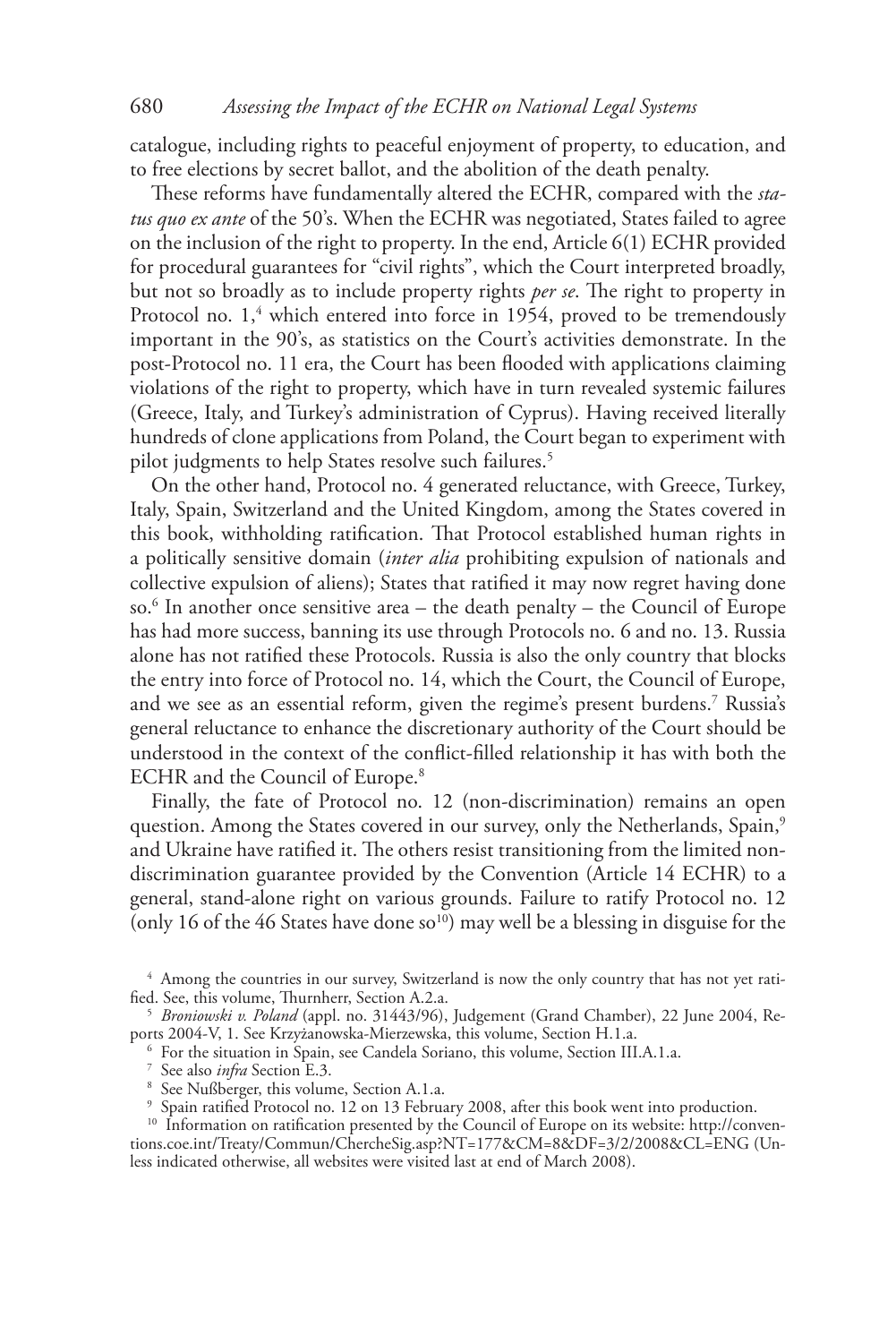system. The Court is already overloaded; and non-discrimination claims would require it to intrude even more deeply into policy areas that are, by their very nature, politically controversial. It may be that some national Governments have reached a saturation point, feeling that the time is not ripe to develop new human rights standards, given the density of problems that have yet to be resolved.

#### *2. European Integration and Reception*

European integration – the evolution of the EU's legal system, in particular – has shaped reception in a number of crucial ways. First, the ECJ's commitment to the doctrines of the supremacy and direct effect of Community law provoked processes that, ultimately, transformed national law and practice. Supremacy required national courts to review the legality of statutes with respect to EC law, and to give primacy to EC norms in any conflict with national norms. For judges in many EU States, the reception of supremacy meant overcoming a host of constitutional orthodoxies, including the prohibition of judicial review of statute, the *lex posteriori derogat legi priori*, and separation of powers notions. These same structural issues arose anew under the Convention. Second, as the EU's legal system evolved, national judges were required to develop new remedies, including in the sensitive area of State liability for damages to individuals. Further, as the ECJ embraced the proportionality principle in one area after another (e.g., the four freedoms, sex discrimination, administrative and competition law), it pressured national courts to replace deference postures (under manifest error, reasonableness and *ultra vires* doctrines, for example) with much more intrusive forms of judicial review (requirements of necessity and proper balancing of rights against the public good). Although one can describe these innovations in formal doctrinal language, it is indisputable that these changes served to enhance judicial authority – across the Community – relative to political authority. Further, national courts also learned to interact closely, and to enter into a dialogue with a supranational court, giving to, as well as receiving from, the ECJ. The ECJ's move to embrace rights as general principles of EU law, citing the ECHR and the constitutional traditions of the Member States as sources, is a striking example. Thus, in a myriad ways, European legal integration under the Treaty of Rome helped to prepare national legal systems for the kinds of major challenges that were to come under the ECHR.

With the disintegration of the Soviet bloc, the EU worked to reinforce the authority of the ECHR in a more direct way. In the 90's, the EU (whose Members also belonged to the Council of Europe) made ratifying the ECHR a prerequisite for EU membership,<sup>11</sup> which entailed a great deal of preparatory work in the human rights field for candidate countries in Central Europe.<sup>12</sup> In two States covered in this volume, Poland and Slovakia, the EU demanded specific reforms

<sup>&</sup>lt;sup>11</sup> Pinelli (2004).

<sup>&</sup>lt;sup>12</sup> In Greece and Turkey, the implementation of EU law and the accession process has served as a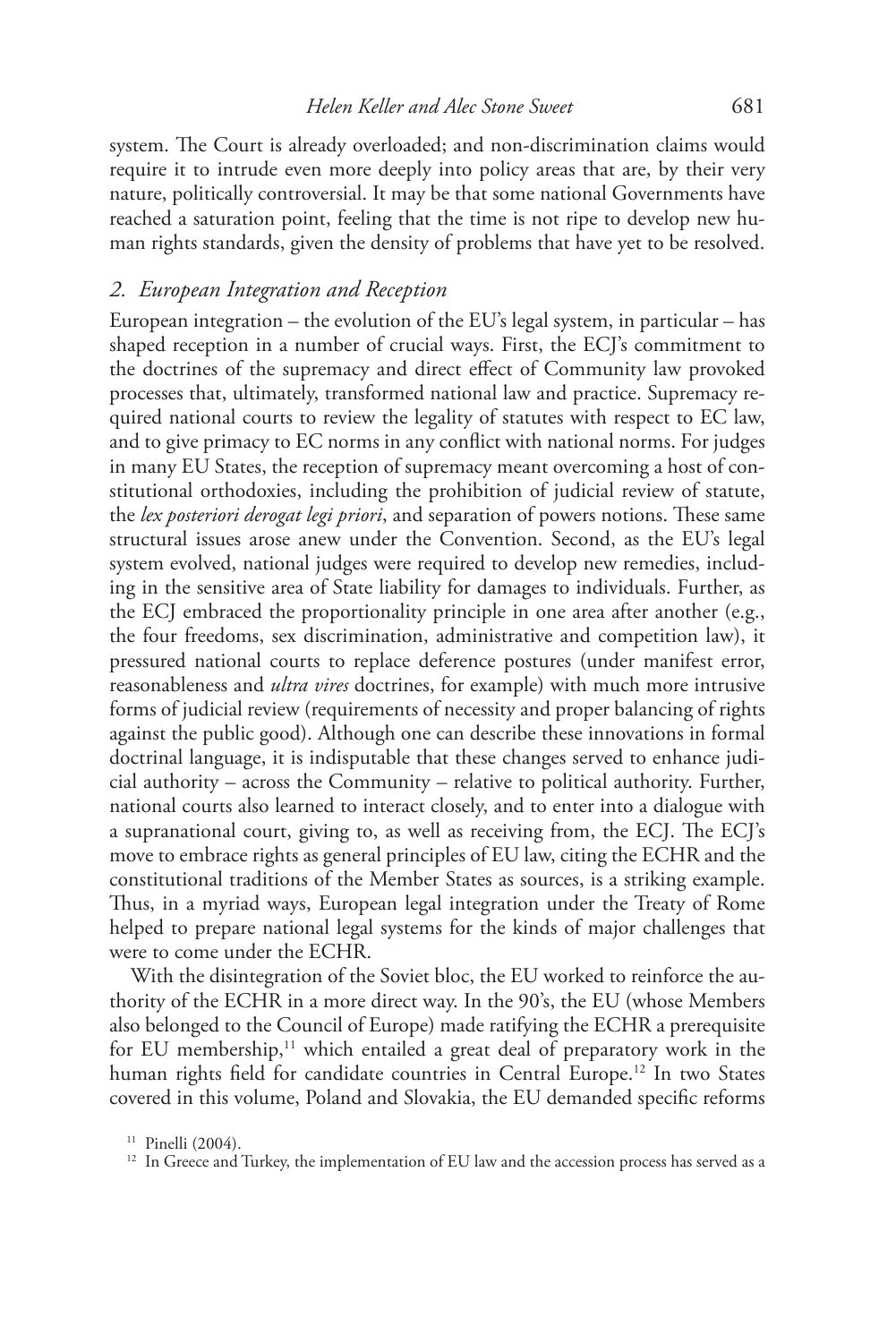(countering anti-corruption, enhancing judicial independence and efficiency, re-organizing the penitentiary system, etc.) to safeguard the rule of law and the effective guarantee of Convention's rights.

#### *3. Mechanisms of Reception and Coordination*

The national reports make it possible to evaluate mechanisms of reception in terms of their relative capacity to enhance the ECHR's status in domestic law. The ECHR can be said to be effective, domestically, to the extent that national officials recognize, enforce, and give full effect to Convention rights and the interpretive authority of the Court, in their decisions. The most important mechanisms operate at the constitutional level and are associated with the monist-dualist distinction and how States incorporate the ECHR. They serve to coordinate the national legal order, as a whole, on an ongoing basis, with the Convention. Other mechanisms operate in discrete institutional settings, including those procedures that require legislative and judicial officials to take account of the ECHR in their decision-making. A third set of practices – related to knowledge and its production – also impinge on the reception process and, arguably, ought to be considered to be informal mechanisms of coordination, in their own right.

#### **a. Doctrinal Factors**

A formal, doctrinal understanding of the reception process is an indispensable first step in any attempt to explain the impact of the ECHR on national legal systems. The reports focus on four interrelated questions. First, does a given constitutional order adopt a monist or dualist posture with respect to international treaty law? Second, what rank does the legal system assign to the Convention in the national hierarchy of norms? Third, are the Convention's guarantees directly binding on public authority, can they be pleaded before national courts, and can judges directly enforce them against conflicting national norms, including statute? And, fourth, have the answers to these questions changed over time, and through what procedures? The national reports address these questions, and they trace the impact of these formal elements on the decision-making of national officials.

The domestification of the ECHR constitutes the most important, overarching narrative of this volume. Convention rights are domesticated through their incorporation into national legal orders. As Polakiewicz has emphasized,<sup>13</sup> the ECHR does not require any specific mode of incorporation and, for many decades, some States refused to incorporate it. Until the 80's, for example, the French position was that the Convention had virtually no legal status in the internal order. In that State's view, a High Contracting Party, faced with a violation of the Conven-

more direct catalyst for changes in the domestic law than the reception of the ECHR, see Kaboğlu and Koutnatzis, this volume, Section D.3.

<sup>13</sup> Polakiewicz (2001), 31–33.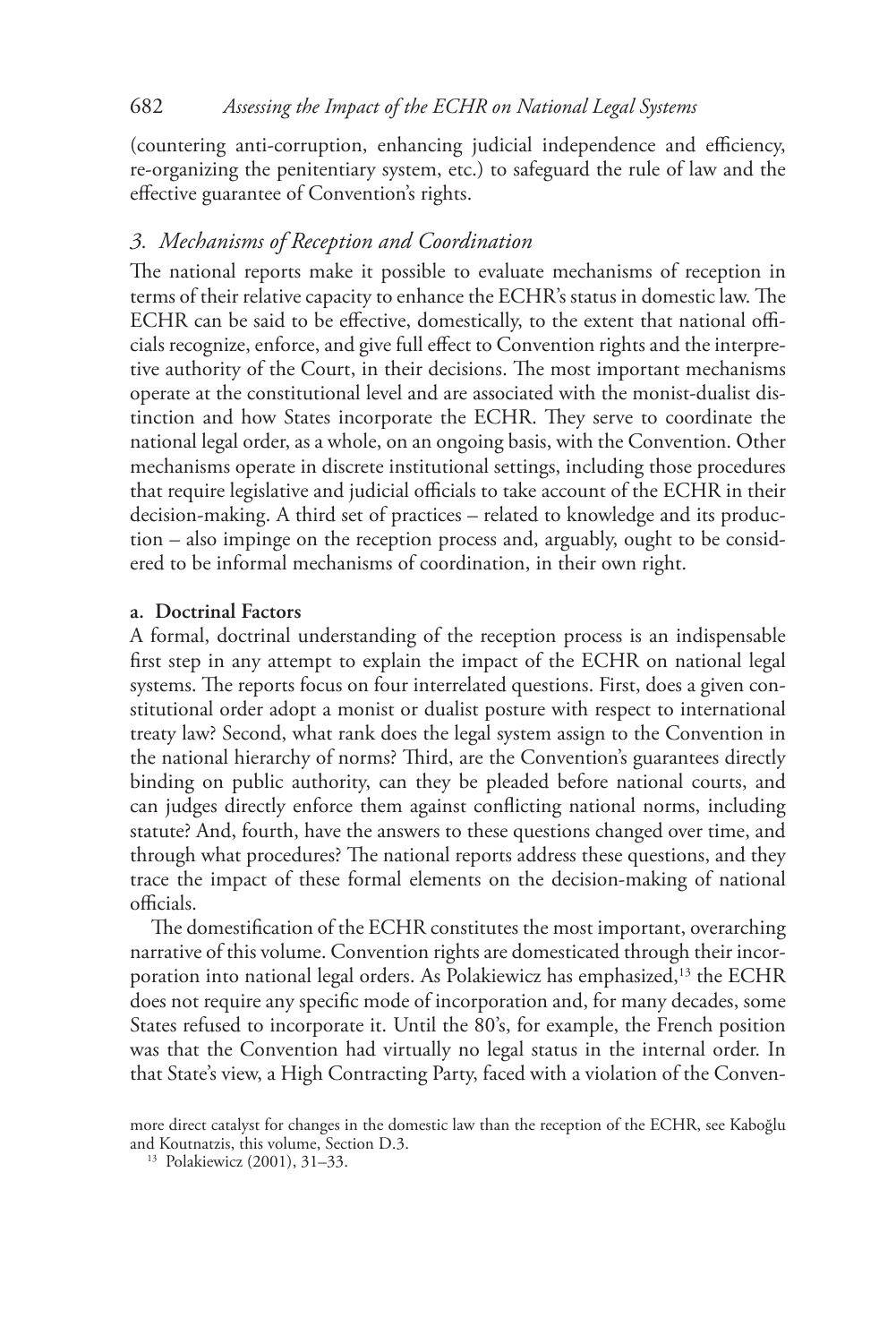tion, entirely discharged its responsibilities merely by compensating the affected applicant. It incurred no obligation to change its internal law even when the Court had ruled that law to be in breach of the Convention. Today, every State covered by this book has incorporated the Convention, albeit in different ways, and no States argue in favour of the former French position.

Other things being equal, the ECHR is most effective where Convention rights, *de jure* and *de facto*: (1) bind all national officials in the exercise of public authority; (2) possess at least supra-legislative status (they occupy a rank superior to that of statutory law in the hierarchy of legal norms), and (3) can be pleaded directly by individuals before judges who may directly enforce, while disapplying conflicting norms. In such States, the Convention is not subject to the principle of *lex posteriori derogat legi priori*, but takes precedence over all conflicting infra-constitutional norms. From the point of view of the international lawyer, the status of these systems toward the ECHR can be characterized as strongly monist. Among West European States covered in this book, Austria, Belgium, the Netherlands, Spain, and Switzerland have reached this position, through different routes. Of course, the fact that national officials, including judges, are well positioned to enforce the ECHR does not mean that they will always choose to do so.

#### **b. Incorporation and the Hierarchy of Norms**

One of our core comparative findings is that formal distinctions between systemic monism and systemic dualism *ex ante* do not, in and of themselves, determine the status of the ECHR in national law *ex post*. What ultimately matters is if and how the Convention is incorporated. France, for example, is a monist country, under Article 55 of its Constitution. However, for decades, Article 55 was simply overridden by the prohibition of judicial review of statutes (a corollary of separation of powers).<sup>14</sup> Belgium is formally dualist, but that State's courts – on their own and without constitutional authorization – embraced a sophisticated monism with respect to the ECHR (and EU law).<sup>15</sup> As the national reports show, over the past three decades, the ECHR has had far more impact in Belgium than in France, precisely because Belgian judges chose to confer supra-legislative status on Convention rights and to directly apply them, while French judges declined to do so. The French position began to change only in the late 80's; today, the Convention overrides conflicting law, including statutes adopted later in time. Consequently, complex reception processes are now underway in France, and the gap between the Convention's *de jure* and *de facto* status is bound to narrow.

The Spanish and Dutch Constitutions are both monist but, again, it is the position of the courts that makes the difference. The Spanish Constitutional Court has consistently worked to enforce the ECHR as a quasi-constitutional body of law. The Tribunal will strike down any statutes that violate the Convention as un-

<sup>&</sup>lt;sup>14</sup> For the reasons, see Lambert-Abdelgawad and Weber, this volume, Section B.1.a.

<sup>&</sup>lt;sup>15</sup> De Wet, this volume, Section B.2.a.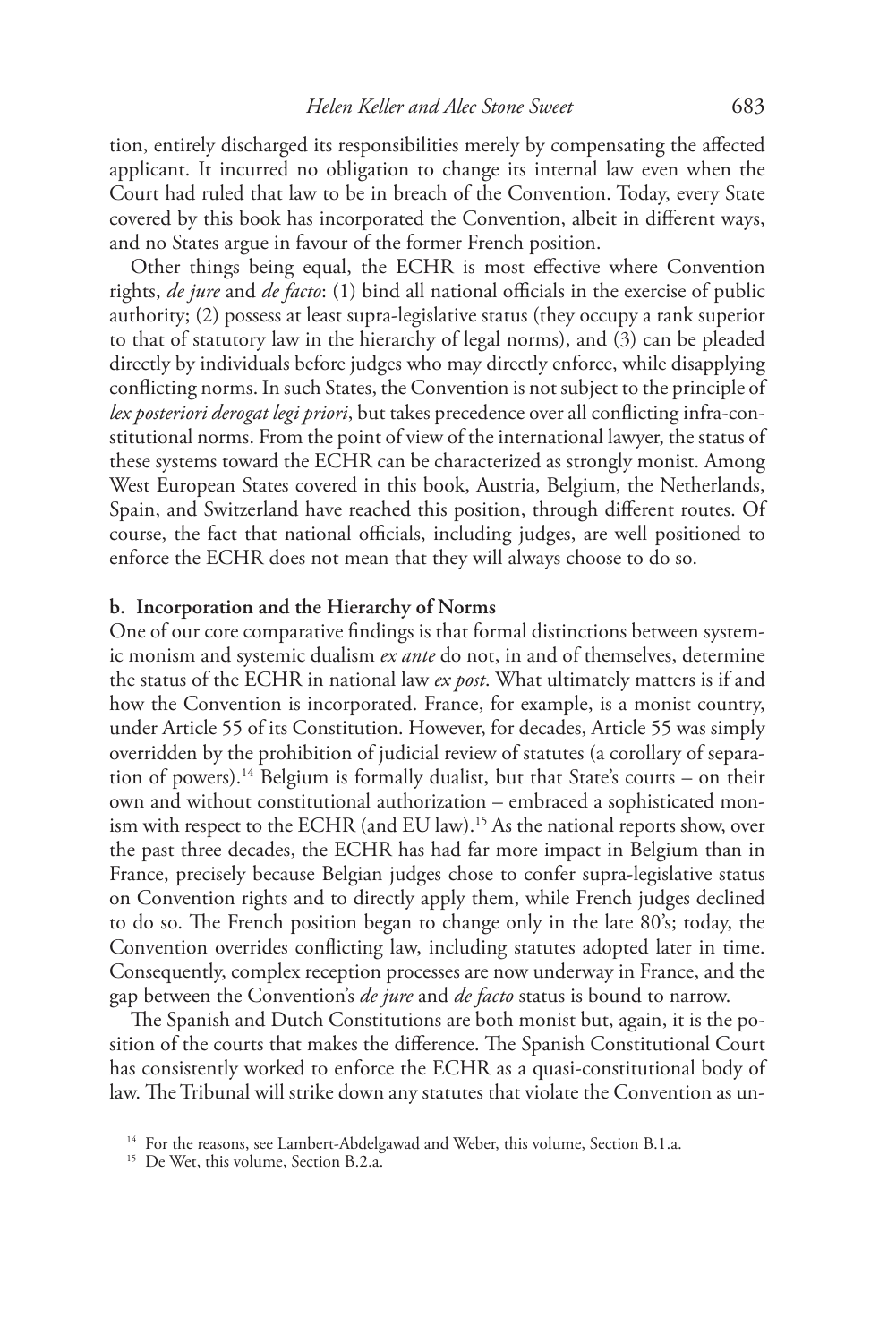constitutional; it interprets Spanish constitutional rights in light of the ECHR; and it has ordered the ordinary courts to abide by the Strasbourg Court's case law, as a matter of constitutional obligation. If the judiciary ignores the dictates of the Convention, individuals can use the *amparo* procedure to appeal the issue directly to the Constitutional Tribunal. In Spain, then, the capacity of the legal system to guarantee the effectiveness of the ECHR is virtually perfect. Indeed, by every measure, Spain is one of the great success stories of post-authoritarian, rights-based democratization, and the ECHR is an important part of that story. The Netherlands, arguably, is the world's most monist State. The Dutch Constitution provides for the supremacy of treaty law over the Constitution itself, but it does not provide for the judicial review of Statutes. The Supreme Court, however, has chosen to directly enforce the ECHR, in effect, incorporating it as a *de facto* Bill of Rights. In her report, Erika de Wet notes that, generally, the Dutch Court has thus far used its judicial review powers cautiously.16 However, she also stresses that the relationship between the courts and the legislature is changing as a result, and that the Court is developing some of the features of a constitutional jurisdiction with respect to rights enforcement.

Norway and Sweden are formally dualist States, but each has moved to monist positions with respect to the Convention, embracing the effectiveness criteria listed above, at least formally. Austria blends both dualist and monist features, but it too has moved to a strong monist posture. The Austrian Constitution provides for a Constitutional Court and review, but it contains only a short list of rights in comparison with the Convention. The Constitutional Court's initial position, which the administrative and civil courts followed, was that the ECHR neither possessed supra-legislative status nor was directly enforceable in the domestic legal order. In 1964, the political parties revised the Constitution, to confer upon the Convention constitutional status and direct effect. Today, conflicts between the Austrian Constitution and the ECHR are governed by the *lex posteriori derogat legi priori* rule, an apparently unique situation. Norway and Sweden also possessed, at the time of ratification, a short list of basic rights, and judicial review was known but virtually never used. In the 90's, four decades later, both countries adopted comprehensive Bills of Rights modeled on the Convention. In Norway, the charter is entrenched, requiring two successive votes of Parliament, the second after an intervening election. The Charter overrides conflicting statutes. The Swedish Charter has only the rank of a statute, and Sweden maintains certain dualist orthodoxies, including the application of the *lex posteriori* rule to resolve conflicts between norms of statutory rank. However, the Constitution states that all Swedish laws shall be interpreted and applied in light of international treaties.

A State may be formally monist but nonetheless treat the Convention as alien, foreign law, leaving it without much force in the domestic order. Such has

<sup>16</sup> De Wet, this volume, Section B.1.b.bb.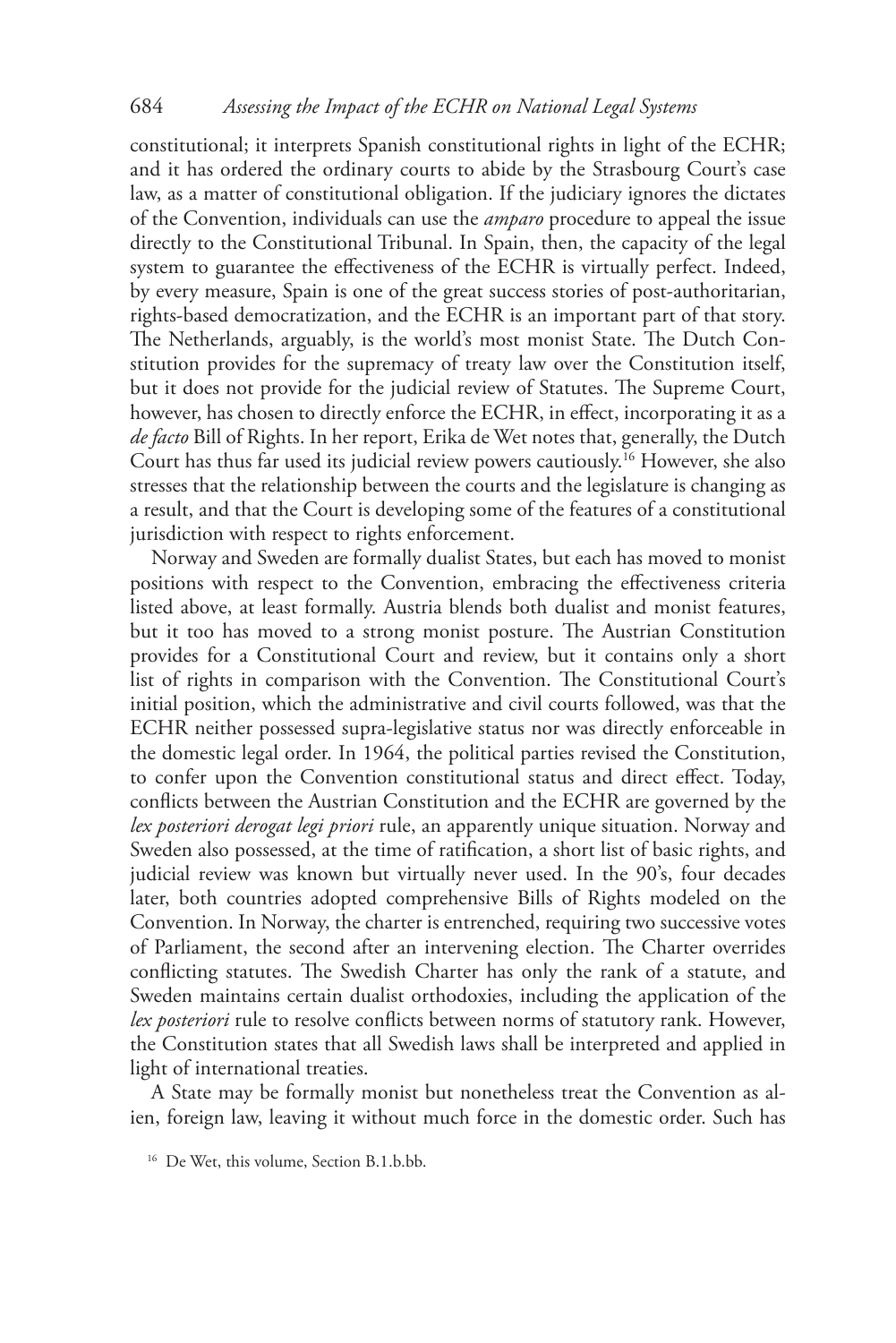been the case, for different reasons, in pre-Protocol no. 11 France, and – today – in Russia, Slovakia, Turkey (at least until 2004), and the Ukraine. In these latter States, a surface, systemic monism is belied by a lack of commitment to the ECHR among political officials, and by massive structural problems in the functioning of judicial institutions. In Poland, a nominally monist State, the Constitutional Court has worked hard to enhance the status of the Convention before the courts.

Finally, most dualist systems have incorporated the Convention either through statute or the decisions of Constitutional or Supreme Courts, the details and consequences of which vary widely. In the UK, under the 2000 Human Rights Act (HRA) litigants may plead Convention rights against any public authority, and courts may enforce the ECHR against all but conflicting Parliamentary statutes, while certain appellate judges have the authority to declare such statutes incompatible with Convention rights (but not to annul them). As Besson's report emphasizes, the HRA is in the process of transforming the UK's legal system, not least, because it carves out important exceptions to doctrines of parliamentary sovereignty.17 For the first time, UK judges have jurisdiction over what is, in effect, a Bill of Rights. In Ireland, which incorporated the ECHR in 2003, Convention rights function only as a supplement to its own highly effective domestic Charter and system of rights protection. Parties may not plead the Convention in Irish courts against judges or the legislature, and the *lex posteriori* rule holds sway, but this situation has yet to expose Ireland to the scrutiny and censure of the Strasbourg Court in any systematic way.

In Germany and Italy, both dualist States with complete systems of domestic rights protection, the incorporation has proceeded through rulings of the constitutional courts. In Germany, the ECHR was initially treated according to dualist orthodoxy: treaty law occupied the same rank as statute (*lex posteriori* taking primacy in case of conflict). Gradually, however, the Federal Constitutional Court began to treat the ECHR as *lex specialis* and, in 2004, it threw its weight behind the ECHR. It now requires the judiciary to enforce Convention rights even against statutes passed later in time, an activity that can be monitored through the individual constitutional complaint. In Italy, the courts' attitude towards the Convention has been marked by longstanding reluctance to recognize the Convention's primacy over statutes. In this context, a 2007 ruling of the Italian Constitutional Court declaring the unconstitutionality of a statute found to contravene Article 1 of Protocol no. 1, may well be a landmark change.<sup>18</sup> It remains to be seen whether this new approach will be followed consistently by the Italian Constitutional Court and other high courts.

In summary, there is no necessary causal linkage between *ex ante* monism or dualism, on the one hand, and the reception of the ECHR on the other.

<sup>&</sup>lt;sup>17</sup> See Besson, this volume, Section III.B.1.b. <sup>18</sup> See Candela Soriano, this volume, Section III.B.2.b.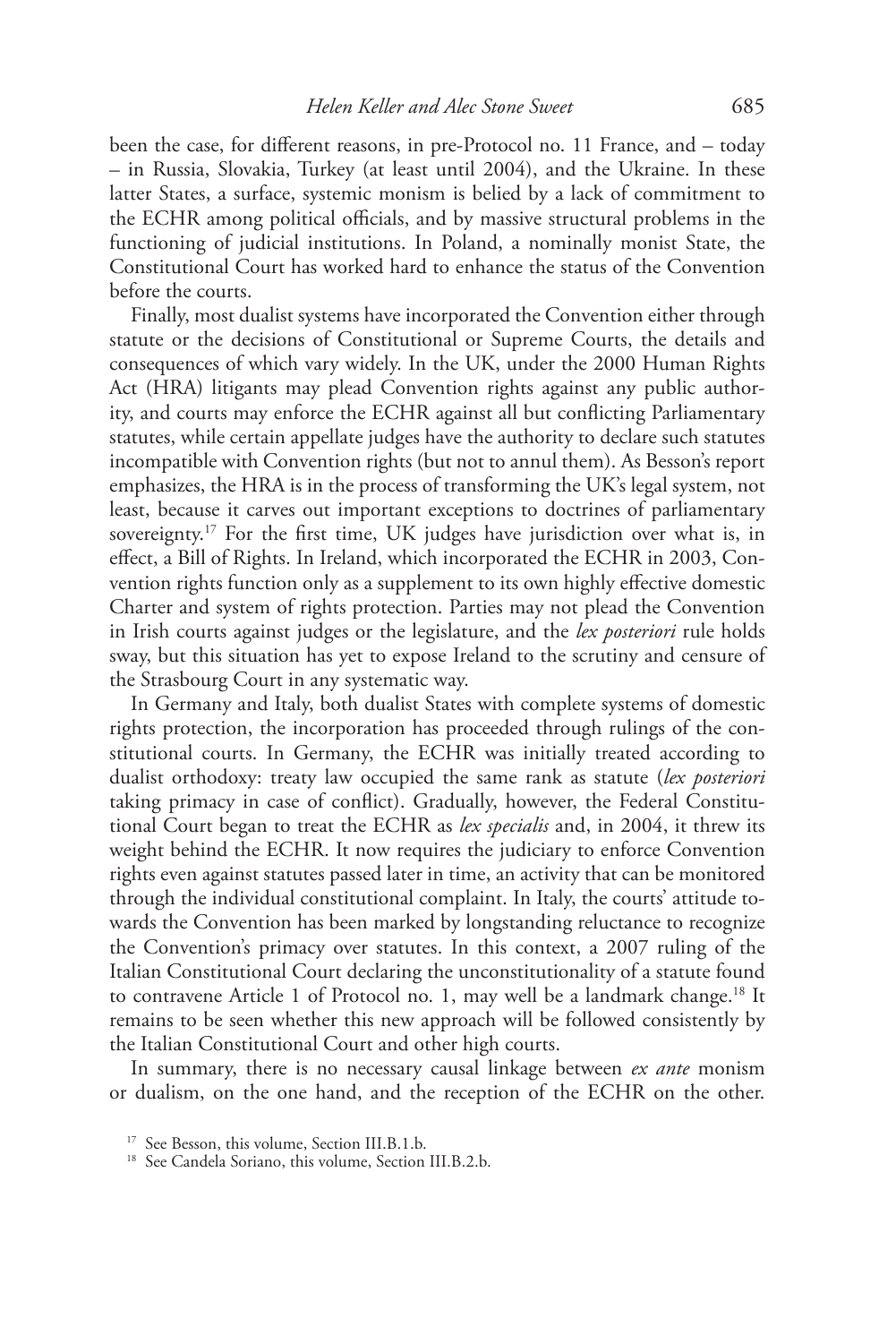Put differently, the manner in which the ECHR is incorporated is an outcome of the reception process which will, in turn, impinge on reception *ex post*. The assumption that dualistic States have, *a priori*, an unfriendly attitude towards international law, and will, therefore, generate a relatively poorer rights record, is untenable. That point accepted, some States – including Ireland, Norway, Italy, Sweden, and the UK – have found it difficult to confer supra-legislative rank on the Convention, precisely because of their dualist natures, though there is a great deal of variation even among this small group.19 Other dualist States (notably Belgium) have done so relatively quickly and easily. Dualistic countries tend to incorporate through statute, whereas monist States tend to do so through judicial decisions. Clearly, a monistic constitutional structure can provide the judiciary with more leeway in the reception process, as in the Netherlands, helping courts overcome certain obstacles when they are motivated to do so. Finally, in dualistic countries where a powerful Constitutional or Supreme Court defends national human rights, we observe reticence among judges to base their rulings on the Convention as an independent source of rights. This is the case with Germany, Italy, and Ireland. Paradoxically, perhaps, a pre-existing human rights judicial tradition in a particular country can sometimes hamper reception of the Convention or, at least, the jurisprudence of the ECtHR.

#### **c. The Convention as a Shadow Constitution**

Today, in Belgium, France, the Netherlands, Switzerland, and the UK, we can say that the ECHR constitutes a kind of surrogate, or shadow, Constitution. These are States that, while not possessing their own judicially enforceable Bills of Rights have incorporated the Convention in ways that make Convention rights directly effective, supra-legislative norms in the domestic system. In the Scandinavian countries in our survey, new Bills of Rights have been modeled on the ECHR, but the latter text tends to be more important than the former. This type of reception is deeply structural and is, or will be, momentous in its significance. In States where Constitutions provide both an entrenched Bill of Rights and an effective system of constitutional justice, the ECHR tends to function as a supplement to the Constitution. We find this situation in Germany, Ireland, Spain and, arguably, in some Central European States.

#### **d. Legislative Coordination Mechanisms**

As the ECHR has evolved, national officials have developed procedures designed to provide legislative authorities with information and counsel on the relevance of the ECHR to their agenda. In many States (including Austria, Belgium, France, Italy, the Netherlands, Slovakia, Spain, and Switzerland), one of the tasks of the Government's legal advisor is to provide an opinion on the conformity of pro-

<sup>19</sup> With regard to the differences between the UK and Ireland, see Besson, this volume, Recapitulative comparative table.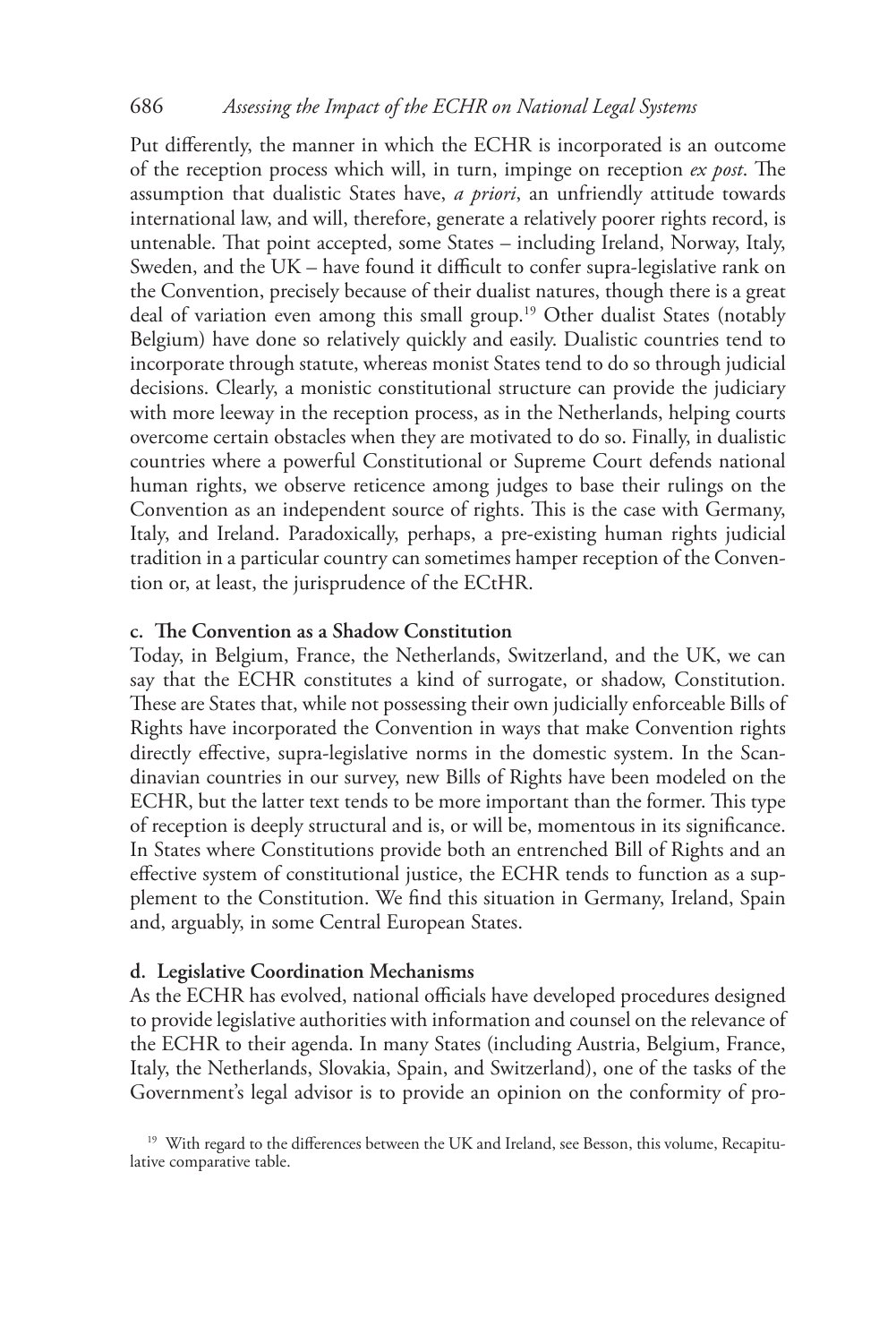posed Bills with the Convention, or on reforms that ought to be undertaken in order to bring the national legal order into conformity. The Government is free to disregard this advice. In most States (an important exception is Russia), one or more Parliamentary Committees also routinely examine the conventionality of Bills. In some (including France, Greece, Ireland, and Italy), lawmakers are now advised by independent Human Rights Committees. In Poland and Spain, an Ombudsman may advise executive and legislative bodies, and she or he possesses the power to challenge laws before the Constitutional Court. In Scandinavia, *ex ante* review of a legislative Bill is undertaken by judges, but these decisions (of the Swedish Law Council and the Norwegian Supreme Court) are non-binding. By contrast, in Ukraine, a 2006 reform made *ex ante* Ministerial review of the conventionality of proposed legislation obligatory. If a Bill is found to be contrary to the ECtHR, it will be declared void.

Although the national reports identify and discuss these mechanisms, much more research would be needed to evaluate their effects on policy outcomes. Their impact on the overall reception process, we suspect, depends heavily on the general commitment of political officials to improving rights protection and compliance with the ECHR. Many Russian national officials regularly expressed scorn for the Court's judgements. In Turkey, the Chairman of the Human Rights Advisory Board was prosecuted in 2004 for authoring a report criticising the Government's lack of commitment to rights, and the Board was then dissolved. Some States have no such mechanisms *per se*, but we know that German legislators take very seriously their responsibility to assess the conventionality of Bills before them, both in the Cabinet and the Bundestag, whereas Russian lawmakers do not.

#### **e. Judicial and Other** *Ex Post* **Mechanisms of Coordination**

Judges play a special role in the reception process. Due to the requirement that local remedies be exhausted, it is normally the courts that have the last word on the compatibility of national law with the ECHR, prior to an applicant going to Strasbourg. In addition, the Convention establishes standards that govern the operation of national systems of justice (notably through Articles 5, 6, and 13 ECHR). Of all national officials, judges are the most systematically exposed to the direct supervision of the ECtHR. It is hardly surprising that, in many States, the courts have taken the lead in incorporating the Convention, and in strengthening other quasi-constitutional mechanisms of reception. Today, all national high courts have a powerful interest in closely monitoring the ECtHR's activities, and in staying one step ahead of the latter when it comes to developing standards of rights protection. Such may be easier said than done, of course.

The national reports provide a rich trove of detail on specific interactions between the ECtHR and national courts. At the risk of some over-generalization, three overlapping points deserve emphasis. First, in most States, the incorporation of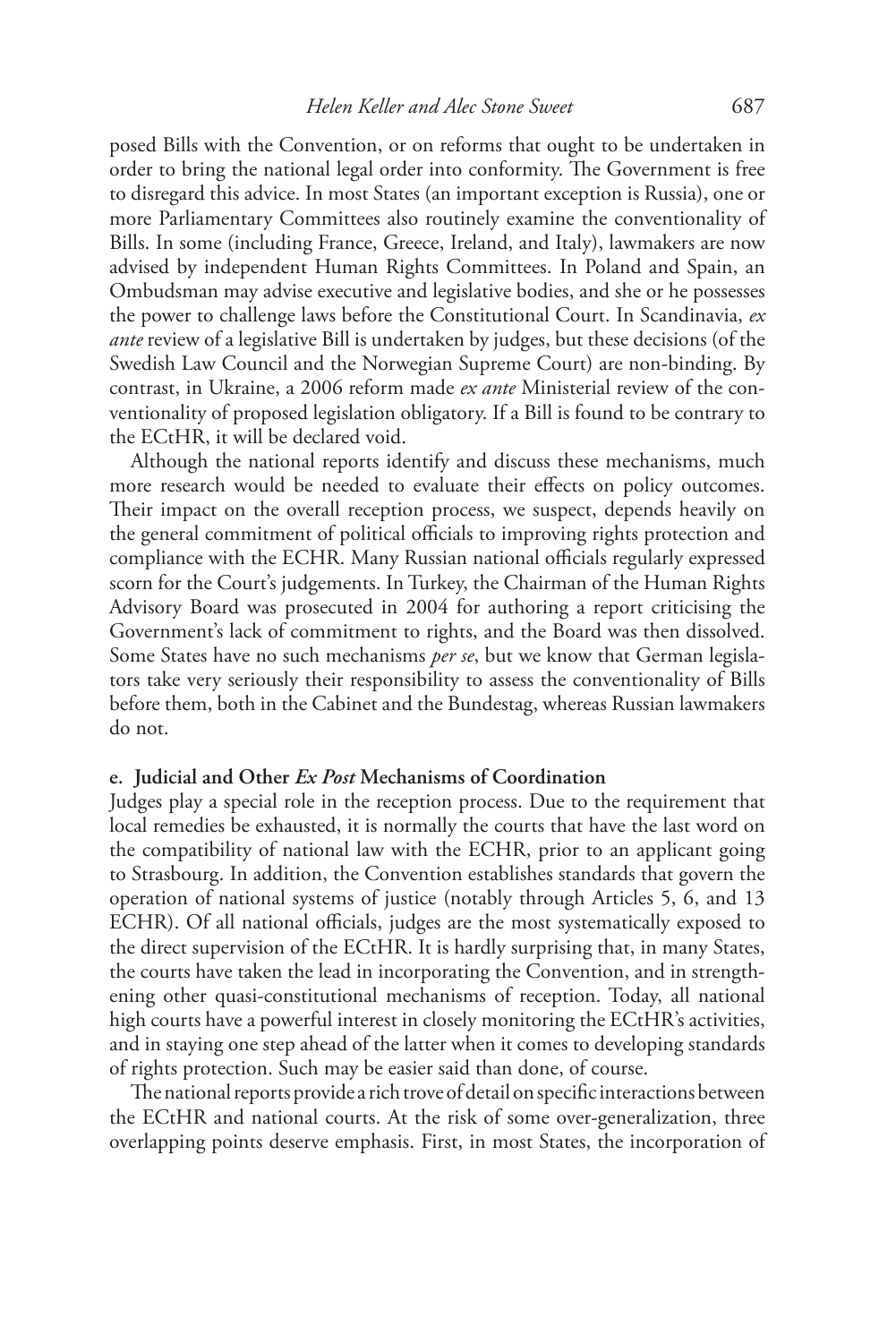the ECHR has enhanced the overall authority of the ordinary courts *vis-à-vis* all other non-judicial officials. As judges have consolidated their jurisdiction over the ECHR, they have increased their capacities to control policy outcomes; the move to proportionality review is a strong example.<sup>20</sup> In Europe today, judicial authority includes the competence to review the legal validity of all Government acts under the Convention. Second, the authority of national Constitutional Courts has been weakened: their final word (if not monopoly) on rights interpretation can no longer be presumed. It is to the credit of the constitutional courts on the continent (in Spain, Poland, Slovakia; and, more recently, in Germany and Italy) that they have chosen to require the judiciary  $-$  as a matter of constitutional duty – to enforce the ECHR and to follow the Strasbourg Court's jurisprudence. At the same time, all constitutional courts have taken pains to stress that it is the national Constitution that ultimately regulates the relationship between the domestic legal order and the Convention system. Third, rights protection in Europe is characterized by an important jurisdictional pluralism, an "open architecture"<sup>21</sup> whose tensions and contradictions will not be worked out easily, if at all. With the accession of the EU to the Convention, this architecture will become even more complex and its future development even less predictable.

The courts also manage the most important reception mechanisms following a finding of violation by the ECtHR, to the extent that they harmonize the substance of their jurisprudence to relevant judgments of the Court. Courts in most States do so routinely (though Russian, Ukrainian, and Turkish courts are exceptions). The national reports also identify a number of non-judicial *ex post*  mechanisms of coordination. The fast-track procedure in the UK is a prominent example<sup>22</sup>; and it will be fascinating to monitor the Ukrainian experiment, just underway, to build a host of innovative mechanisms of reception, in order to improve its future record.<sup>23</sup> Some States have also adopted major legislative reforms in order to deal with failures of a systemic nature identified by the Court. Italian lawmakers, for instance, fashioned the *Azzolini* law with the hope of improving its capacity – notoriously infirm – to implement the Court's rulings.<sup>24</sup>

#### **f. Informal Mechanisms: Knowledge and Practice**

The state of knowledge about the ECHR and the Court's jurisprudence in national legal systems conditions the reception process in obvious ways. The more ignorant of the Convention are national officials, the less likely it is that they will be able to perform their duties properly. In all States, teaching and scholarly research about the ECHR and the Court's case law have steadily increased since the entry into force of Protocol no. 11 in 1998, but problems remain. Among

<sup>&</sup>lt;sup>20</sup> See *infra* C.4<br><sup>21</sup> Krisch (2008).

<sup>&</sup>lt;sup>22</sup> See Besson, this volume, Section III.E.1.b.

<sup>23</sup> See Nußberger, this volume, Section E.2.a.

<sup>24</sup> See Candela Soriano, this volume, Section III.E.2.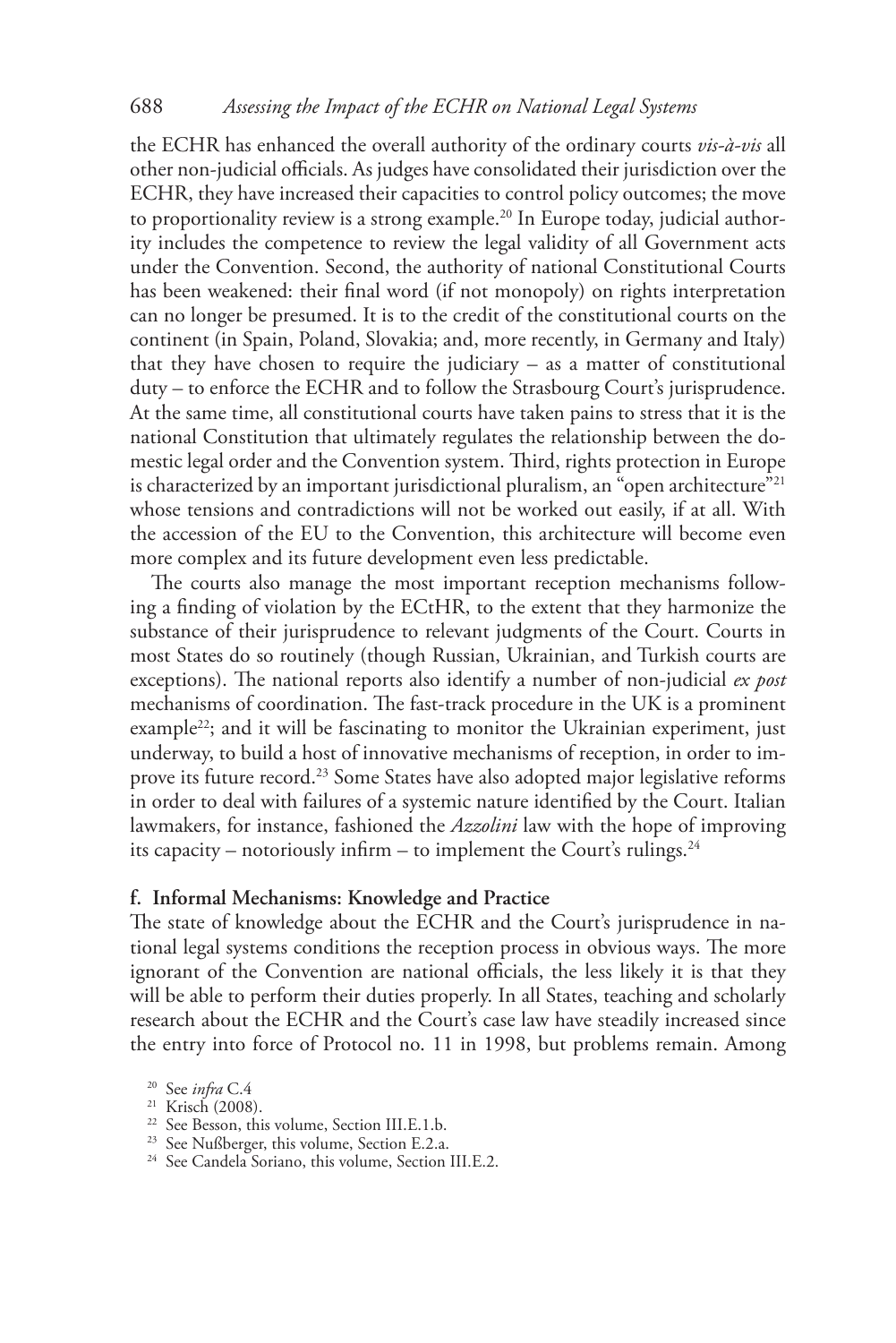lawyers and lower court judges in many States, knowledge of the Court's case law and access to translations of judgments involving applications from other States remains poor, a situation that weakens the judiciary's overall capacity to guarantee the ECHR's effectiveness.25

One negative finding concerning practice deserves comment. As the importance of the ECHR to domestic law increased, we expected networks of human rights litigators and Non Governmental Organizations (NGOs) to grow at both the national and transnational levels. We also expected that these networks would steadily develop capacity to influence the reception process. While human rights NGOs have at least some relevance in most States, none of the reports shows that they regularly exercise decisive influence on important outcomes.26 Further, law firms seem to have little incentive to invest in the domain. Compared with litigating EU law in national courts, which typically has a heavy commercial content, the sums at stake in litigating the ECHR are relatively small. If a case does make it through the admissibility stage in Strasbourg, it will be subject to long delay and little hope of a large financial payout. Despite these initial findings, more systematic research on the organization and impact of human rights litigating in Europe is clearly needed.

#### **B. The Court's Docket**

In this section, we examine, from the point of view of the reception process, inputs into the ECHR legal system (applications) and the most important outputs (judgements of the Court and other decisions).

#### *1. Applications to the ECtHR*

The entry into force of Protocol no. 11 on November 1, 1998 removed any formal obstacle to access to the Court for individuals, beyond the requirement that petitioners exhaust available domestic remedies. In addition, the Court makes applying to it simple and virtually cost-free: the required forms and easy-to-follow instructions are posted online, and applicants do not need legal counsel, at least not initially. The data on Post-Protocol no. 11 applications are, therefore, a fairly direct measure of the social demand for rights protection under the Convention. Table 1 reports these data, broken down by State and per annum.

<sup>&</sup>lt;sup>25</sup> See also the Committee of Ministers Recommendation Rec (2004)4 on the ECHR in universities and professional training, 12 May 2004.

<sup>&</sup>lt;sup>26</sup> For a prominent exception concerning the Warsaw Helsinki Foundation of Human Rights, see Krzyżanowska-Mierzewska, this volume, Section J.1.g.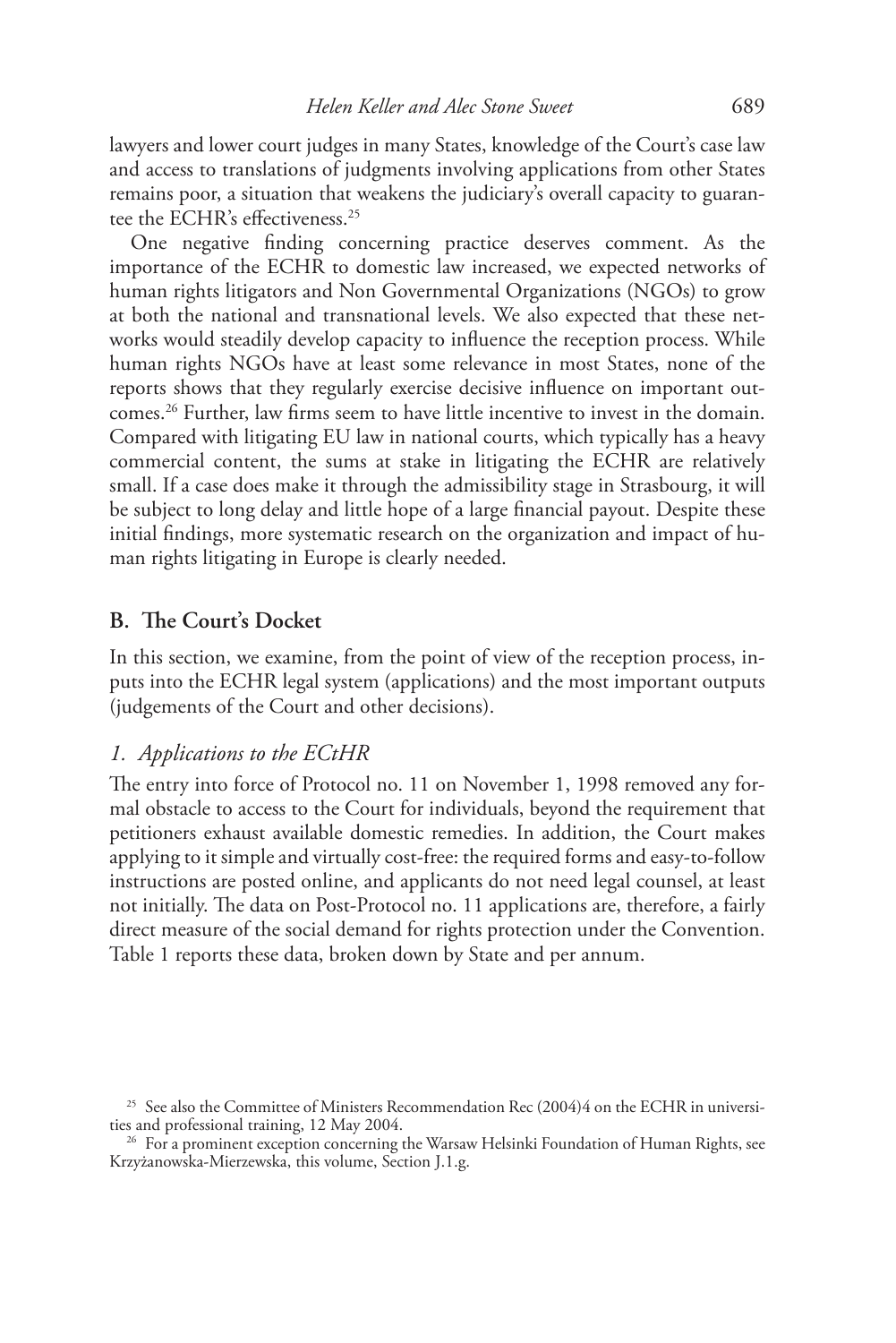|                   | Received | Per Year | Per Cap.* | Admissible   | Per Cap.** | Rank $p/c^*$   |
|-------------------|----------|----------|-----------|--------------|------------|----------------|
| Average per state | 12,631   | 1,546    | 41.29     | 332.4 (4.7%) | 1.64       |                |
| Spain             | 5,367    | 656.9    | 15.13     | 38 (1%)      | 0.108      | $\overline{2}$ |
| Ireland           | 522      | 63.9     | 15.21     | 12(2%)       | 0.357      | 4              |
| Norway            | 603      | 73.8     | 16.04     | 17(3%)       | 0.456      | 6              |
| Germany           | 16,005   | 1,958    | 23.73     | $69(0.4\%)$  | 0.101      | 1              |
| Belgium           | 2,095    | 256.4    | 24.41     | 89 (4%)      | 1.038      | 11             |
| UK                | 12.072   | 1,477.6  | 24.54     | 303 (3%)     | 0.616      | 9              |
| Netherlands       | 3,641    | 445.6    | 27.33     | 57 (2%)      | 0.429      | 5              |
| Greece            | 2,935    | 359.2    | 32.36     | 295 (10%)    | 3.252      | 17             |
| Turkey            | 20,141   | 2,465.2  | 33.81     | 1,500 (7%)   | 2.518      | 15             |
| Russia            | 48,791   | 5,972    | 41.93     | 353 (0.7%)   | 0.303      | 3              |
| Switzerland       | 2,542    | 311.1    | 42.04     | $31(1\%)$    | 0.513      | 8              |
| France            | 23,582   | 2,886.4  | 47.39     | 590 (3%)     | 1.185      | 12             |
| Sweden            | 3,590    | 439.4    | 48.82     | 37 (1%)      | 0.500      | 7              |
| Ukraine           | 18,860   | 2,308.4  | 49.53     | 310 (2%)     | 0.813      | 10             |
| Italy             | 24,141   | 2,954.8  | 50.42     | 1,617 (7%)   | 3.377      | 18             |
| Austria           | 3,427    | 419.5    | 51.15     | 156 (5%)     | 2.329      | 14             |
| Slovakia          | 3,823    | 467.9    | 86.64     | 133 (3%)     | 3.018      | 16             |
| Poland            | 35,225   | 4,311.5  | 112.86    | 377 (1%)     | 1.206      | 13             |

**Table 1: Individual Applications to the ECtHR (November 1, 1998**–**December 31 2006)**

\* Calculated as the number of applications per State divided by population.

\*\* Calculated as the number of admissible applications per State divided by population. Rank p/c refers to the ordinal ranking of States, from lowest to highest, on the basis of admissible applications generated, *per capita*. The source for the raw data on applications is the annual *Survey of Activities*, the European Court of Human Rights, 1998–2006. The source for the population data is Eurostat (2006).

Applicants activate the ECHR's legal system in order to achieve outcomes – justice, a change in national law and practice, and so on – that have been denied to them in the domestic system. Although any given application may be unique in important respects, it is reasonable to assume that the aggregate data can tell us something of general significance about the relationship between the ECHR and national legal orders. Consider, for example, the following simple proposition, in effect, a "pathology hypothesis": the more a State violates the Convention rights of individuals, the more it will generate applications to Strasbourg. In this view of the regime, the ECHR functions to reveal problems in domestic orders which the Court helps States to resolve. The cross-national data will, therefore, chart the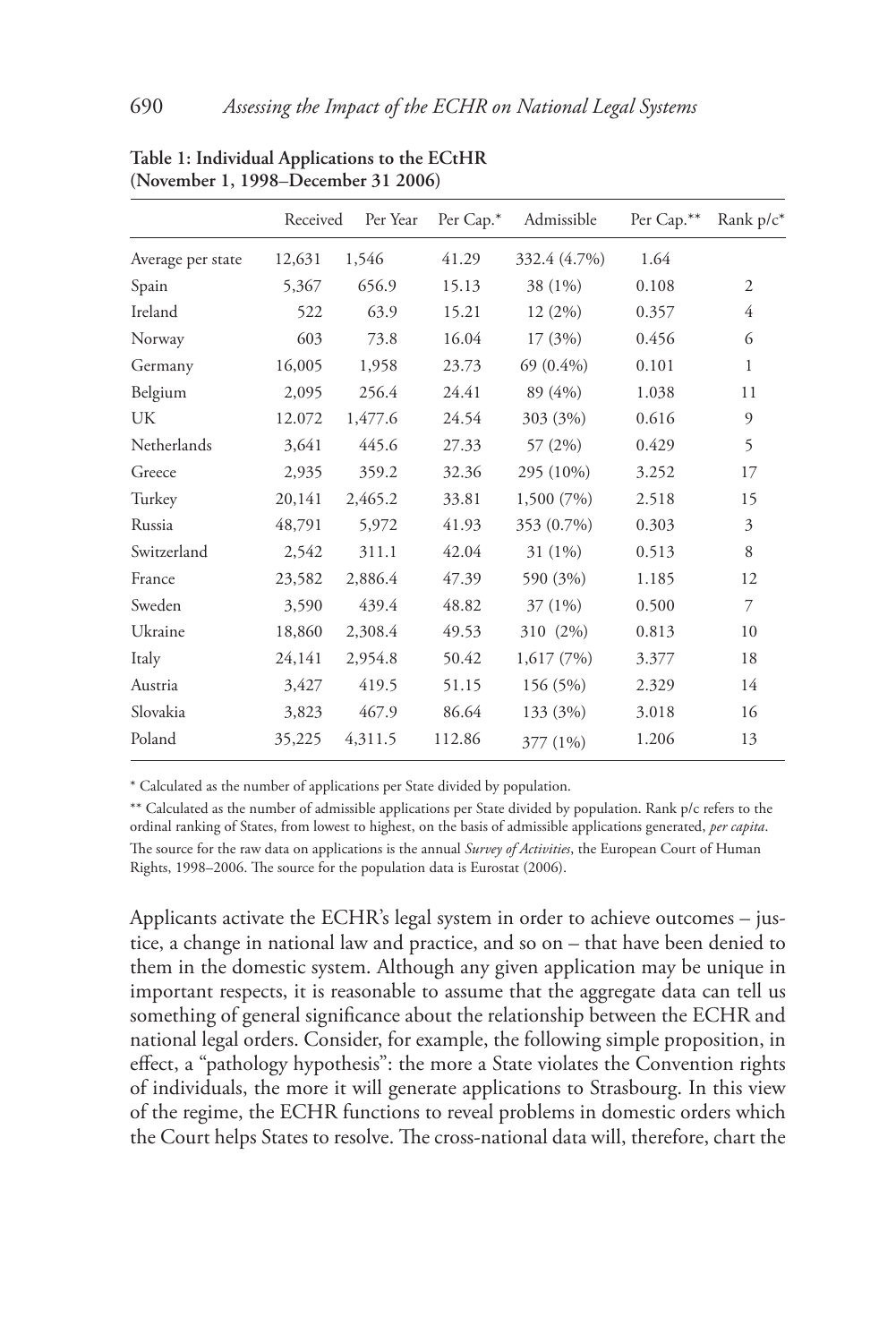relative extent to which rights are protected in national legal orders or, much the same thing, the degree to which States are in non-compliance with the Convention. This view has much to recommend it, but it does not provide a complete picture, as the case studies demonstrate.

A second view, which may partly overlap with the first, emphasizes a different function. The ECHR will be important to the extent that it fills important gaps in national legal orders. In those States that do not possess a comprehensive, entrenched Bill of Rights, for example, the ECHR may be used to perform that role, as a shadow Bill of Rights. If and how it does so depends heavily on how the Convention is incorporated into the national legal order. In addition, a State's constitutional rights provisions may not accord precisely with the Convention, or national judges may give a narrower reading to a right than the Strasbourg Court, situations that will attract applicants to Strasbourg. In this account, the data will reflect, at least in part, gaps between domestic rights protection and the ECHR, as the latter evolves.

In contrast to the "pathology hypothesis", we would not assume, under the "gap-filling hypothesis", that levels of petitions only measure the extent of pathology. The numbers may also chart a healthy social demand for perfecting rights protection in States whose basic commitment to protecting rights is already relatively robust. In many contexts, national law is likely to be more ossified and path dependent than the more malleable Convention. In so far as it is, Strasbourg will attract applicants.

A third logic rests on a still more complex view of how individual applicants, national officials, and the Strasbourg Court interact with one another. This view takes seriously the capacity of the Court's case law to "feedback" on petitioners and national officials. Applications from each country tend to be clustered in specific areas, due to pathology (including systemic failures), national gaps in protection, or for other reasons. Nonetheless, the extent to which applications in these domains increase over time will be partly a function of how the Court constructs its jurisprudence. If the Court responds positively to the demand for the expansion in the scope and application of a specific right, it will tend to attract more applications in that area. A feedback loop is thereby constituted. Theoretically, the inverse might be true. It is possible that applications will decline or stop altogether, in a given domain, if a State successfully adapts its law to the relevant case law. However, such instances may be rare in important areas of litigation in which relatively large or coherent classes of applicants are concerned. Petitions may actually increase even after a State adequately complies with a specific ruling, as individuals seek to extend the scope of a new interpretation of rights.

At the heart of this dynamic lies a tension (which inheres in rights adjudication more generally) between two functions of the Court. The Court constructs Convention rights as general norms, which it treats as having prospective legal consequences for States. At the same time, its powers are largely limited to the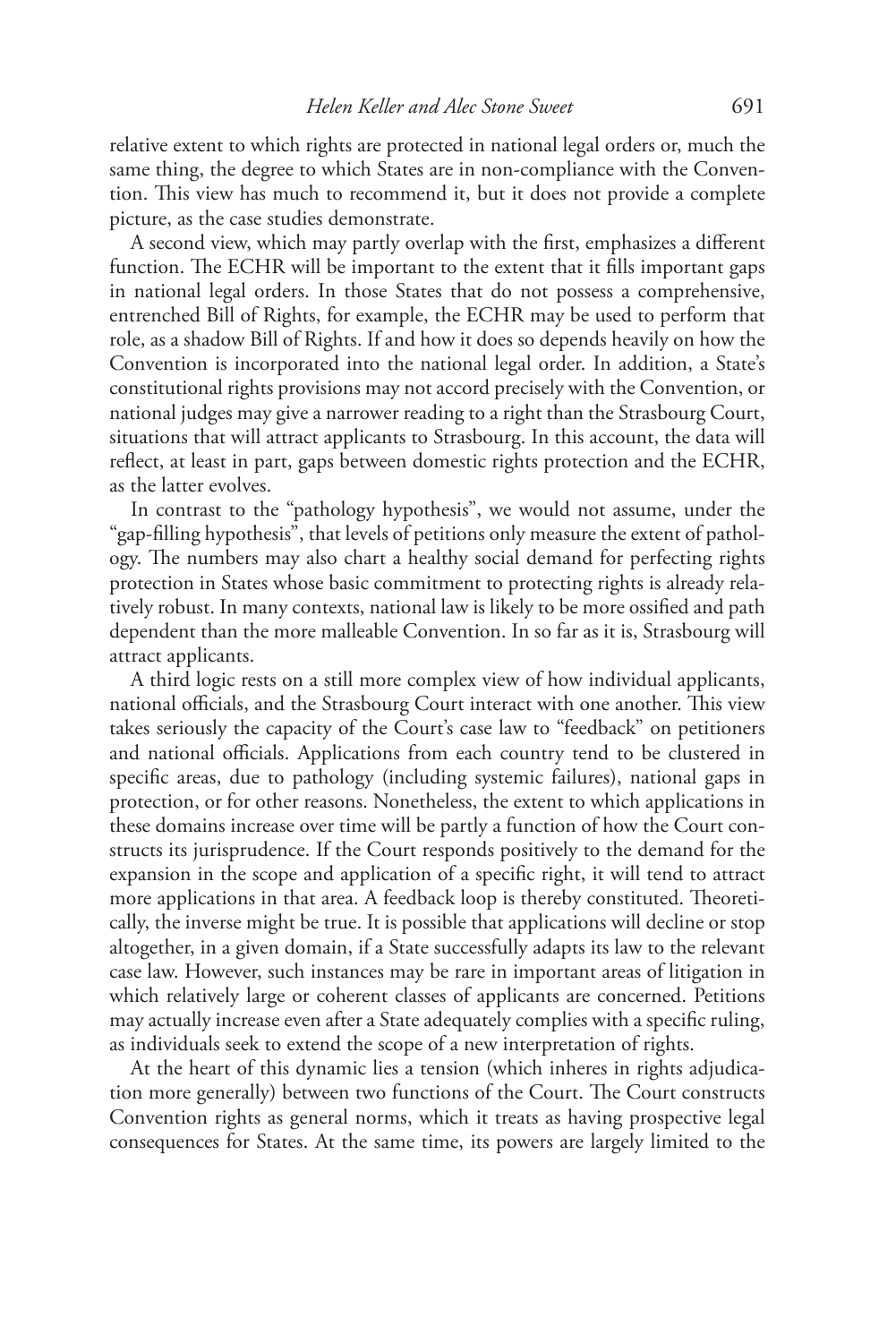rendering of individual (retrospective and particular) justice to victims of specific abuse. The Court may move to recognize a new right, or it may clarify the nature and scope of an existing right in an innovative way, while narrowly tailoring its ruling to the facts of the case. Indeed, this is a standard technique of judicial prudence in rights adjudication. Yet this type of ruling invites future applications, whose purpose will be to extend the coverage of the right even further, given remaining restrictions of national law. In this view, then, numbers of applications will also reflect the Court's own engagement in rights innovation, in the context of the social demand for such innovation (which varies cross-nationally).

Such propositions, and the data presented in Table 1, should be assessed in conjunction with the case studies presented in this volume. In the left-hand column, States are listed, lowest to highest, in terms of the average annual number of applications generated per one million inhabitants. States are ranked ordinally, in the right-hand column, with reference to the annual number of applications that are judged to be admissible by the Court, on a *per capita* basis. These numbers comprise a direct measure of the extent to which each State contributes to establishing the Court's agenda.

Not surprisingly, the States with the largest, most intractable, problems supply the Court with the bulk of its case load. The average number of applications judged admissible by the Court per year, among our 18 States, is 40.6. Only five States – Russia, Poland, France, Turkey, and Italy, in that order – exceed this average. States that have relatively high levels of admissible applications *per capita*27 also include Greece and Slovakia which, like France, Italy, Russia and the Ukraine, have not succeeded in rectifying various structural failures, particularly as regards the functioning of the judiciary. In its 2006 Report,<sup>28</sup> the Court presented data on the 89,900 cases pending before it on 1 January 2007. Eight of the regime's forty-seven States generated 70% of all pending cases: Russia (21.5%), Romania (12.1%), Turkey (10%), Ukraine (7.6%), Poland (5.7%), France  $(4.8\%)$ , Germany  $(3.9\%)$ , and Italy  $(3.8\%)$ ;<sup>29</sup> and applications from the first five comprise a majority of pending cases. For the foreseeable future, then, the Court will expend the bulk of its time and resources dealing with pathology: massive structural problems in sometimes intransigent States.

The countries that generate the least number of admissible petitions *per capita*<sup>30</sup> are Germany, Ireland, and Spain, States that possess the most effective domestic

<sup>27</sup> Austria (14th) is also ranked in the bottom third of admissible applications per year, *per capita*. In Austria, a small State with a legalistic culture, the ECHR possesses directly effective, constitutional status, but its courts remain hesitant to apply the Convention aggressively.

<sup>&</sup>lt;sup>28</sup> European Court of Human Rights, Annual Report 2006, Registry of the European Court of Human Rights, Strasbourg, 2007. 29 Ibid., p. 114.

<sup>&</sup>lt;sup>30</sup> Third on that list is Russia (with by far the largest population). Arguably (see Nußberger's report, this volume, Section D.2.e.), Russia has the worst record of rights protection among ECHR Contracting States (even blocking the mailing of applications to the Court). Petitions from Russia are now flooding the Court.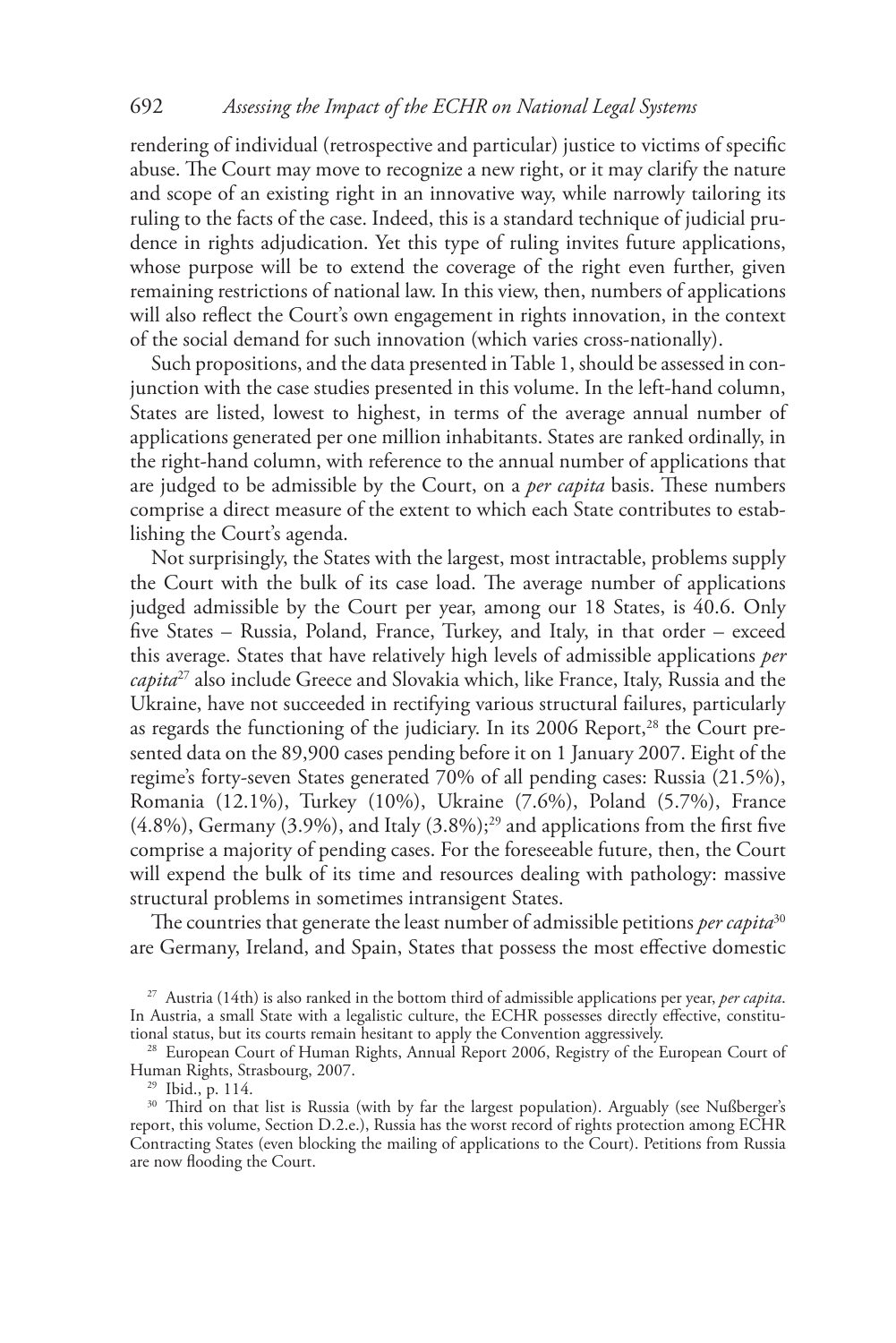systems of rights protection in Europe, as well as Norway, which possesses little experience with rights review. Although Belgium, Germany, Norway, Spain, and Switzerland, among other countries, interact with the ECHR less systematically or only sporadically than most of the States covered in this volume, the influence of the ECHR on their respective legal systems should not be underestimated. Considered on their own, each is experiencing significant legal change as a result of membership in the regime. As the respective national reports show, we find some of the dynamics of gap filling and feedback discussed above. The ECHR is an important structural backdrop, and the Court is a powerful agent, for steady progress in the direction of stronger rights protection.

## *2. Findings of Violations*

Cross-national data on rulings of violation against States are relatively direct measures of the pressure that the ECHR regime places on national officials to adapt national legal orders to the Convention. Table 2 reports this information for the 18 States examined in this volume. States are listed, from lowest to highest, with respect to the number of violations declared annually by the Court, since 1 January 1998. States with the best records (under 6 violations found per year) include, in order, Ireland, Norway, Sweden, Spain, the Netherlands, Switzerland, Belgium, and Germany. At the bottom of the table, with more than 50 violations found per year, we find France, Turkey, and Italy. If we control for population – ranking countries with respect to the number of violations per annum and *per capita* – the order changes dramatically. Spain and Germany have far better records than all other States in our survey; whereas Slovakia, Italy, and Greece (in that order) have the worst records.

|             |       | Judgements / Per Yr |       |      | Violations / Per Yr / Per Cap* | Non-Viol.      | $FS**$         |
|-------------|-------|---------------------|-------|------|--------------------------------|----------------|----------------|
| Average     | 260.7 | 29                  | 246.3 | 27.4 | 0.926                          | 14.9           | 40.2           |
| Ireland     | 11    | 1.2                 | 7     | 0.8  | 0.190(6)                       | 4              | $\mathbf{0}$   |
| Norway      | 10    | 1.1                 | 8     | 0.8  | 0.173(4)                       | $\overline{2}$ | $\mathbf{0}$   |
| Sweden      | 21    | 2.3                 | 14    | 1.6  | 0.177(5)                       | 7              | 13             |
| Spain       | 34    | 3.8                 | 26    | 2.9  | 0.066(1)                       | 8              | 1              |
| Netherlands | 52    | 5.8                 | 39    | 4.3  | 0.263(7)                       | 13             | 8              |
| Switzerland | 60    | 6.7                 | 41    | 4.6  | 0.621(11)                      | 29             | $\overline{2}$ |
| Belgium     | 57    | 6.3                 | 51    | 5.7  | 0.542(9)                       | 6              | 7              |
| Germany     | 67    | 7.4                 | 53    | 5.9  | 0.071(2)                       | 14             | 4              |
| Slovakia    | 112   | 12.4                | 107   | 11.9 | 2.203(16)                      | 5              | 17             |
| Austria     | 120   | 13.3                | 111   | 12.3 | 1.500(14)                      | 9              | 17             |

**Table 2: Rulings on the Merits and Friendly Settlements: 1998-2006**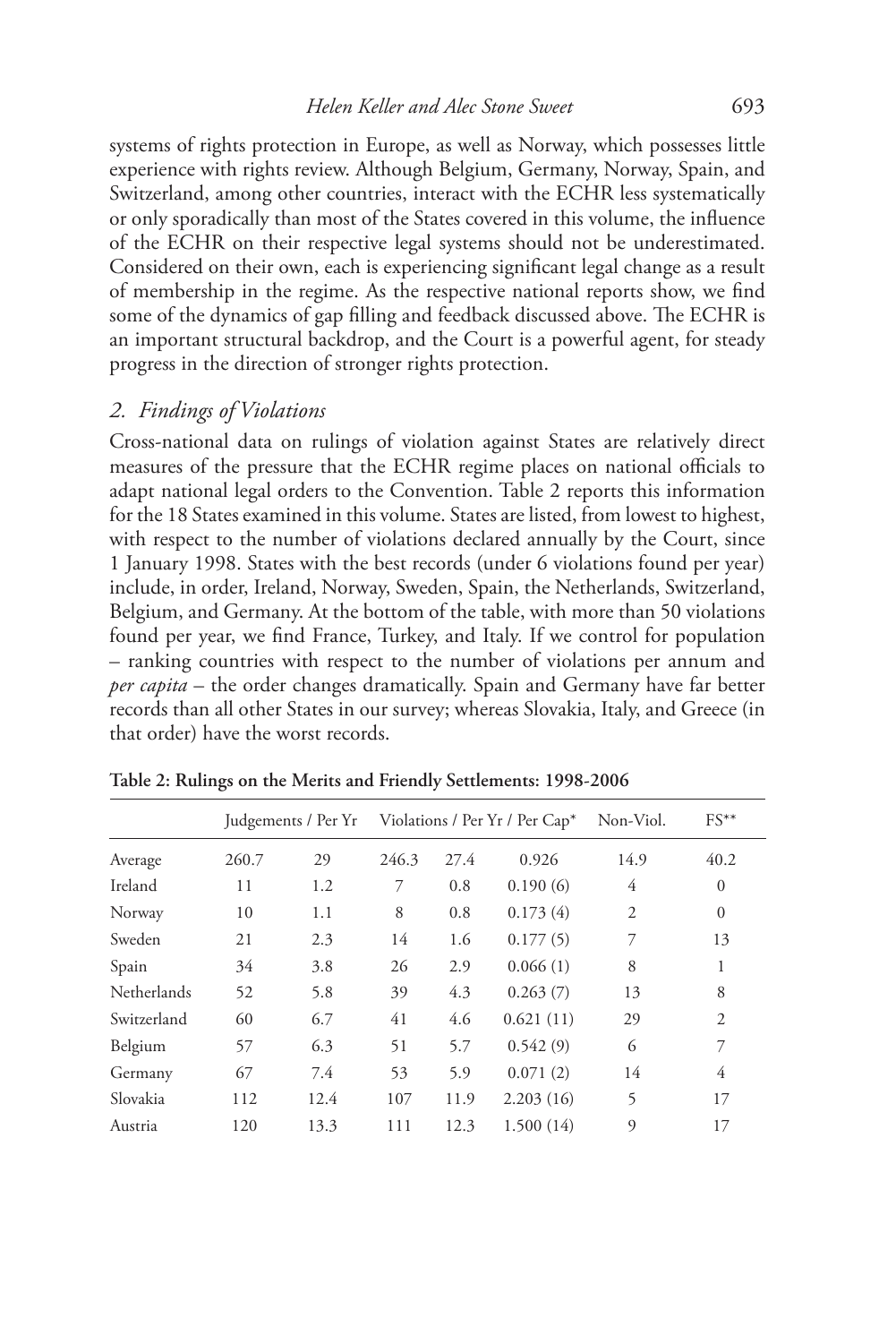|         |      | Judgements / Per Yr |      |      | Violations / Per Yr / Per Cap* | Non-Viol. | $FS**$         |
|---------|------|---------------------|------|------|--------------------------------|-----------|----------------|
| UK      | 175  | 19.4                | 146  | 16.2 | 0.269(8)                       | 29        | 15             |
| Russia  | 206  | 22.9                | 199  | 22.1 | 0.155(3)                       | 7         | $\mathbf{0}$   |
| Ukraine | 260  | 28.9                | 258  | 28.7 | 0.615(10)                      | 2         | $\overline{0}$ |
| Greece  | 271  | 30.1                | 265  | 29.4 | 2.648(18)                      | 6         | 18             |
| Poland  | 340  | 37.8                | 321  | 35.7 | 0.934(13)                      | 19        | 32             |
| France  | 500  | 55.6                | 447  | 49.6 | 0.814(12)                      | 53        | 84             |
| Turkey  | 1111 | 123.4               | 1080 | 120  | 1.646(15)                      | 31        | 182            |
| Italy   | 1285 | 142.8               | 1260 | 140  | 2.389(17)                      | 25        | 324            |

\* Ordinal rank in parentheses: Ireland is ranked sixth in terms of violations found per annum and per 1 million inhabitants; Spain is ranked first, and Greece last.

\*\* Friendly settlements.

Source: Appendix, this volume.

Although our project was not designed to explain the cross-national variation depicted in Table 2, at least some of that variation is a product of the reception process. Those States with stable, robust systems of national rights protection (Germany, Ireland, Spain) are less vulnerable to censure from Strasbourg, all the more so once constitutional courts decided to require the judiciary to enforce both the Convention and the Court's case law directly and with fidelity, even against Parliamentary statutes. The majority of States in our survey, however, did not possess strong domestic systems of constitutional justice when they began to confront a more expansive ECHR and a more aggressive Court. These States can best reduce their exposure to censure in Strasbourg by developing effective reception mechanisms: stable rules and procedures that serve to coordinate the national legal order and the ECHR, on an ongoing basis. As the national reports demonstrate, developing such mechanisms is rarely an easy, simple, or smooth process, to the extent that it requires significant structural change. Such change will usually be slow and incremental, at least at first. New mechanisms are typically grafted onto older, institutionally embedded, ways of doing things, and some officials may seek to resist change. The evidence presented in this book, however, shows that national officials are being steadily socialized into a Europe whose Convention not only binds the State, as a matter of international law, but also binds domestic officials, as a matter of enforceable national law. Those States for which the Convention now functions as a *de facto* or shadow Constitution (Austria, Belgium, the Netherlands, Switzerland, the UK, and, increasingly, Norway, Sweden, and France) provide significant examples of these dynamics.

In some countries (including Italy, Poland), the commitment to protecting rights (of both Constitutional and Conventional origin) may be relatively high but insufficient, in itself, to counter certain structural deficiencies or specific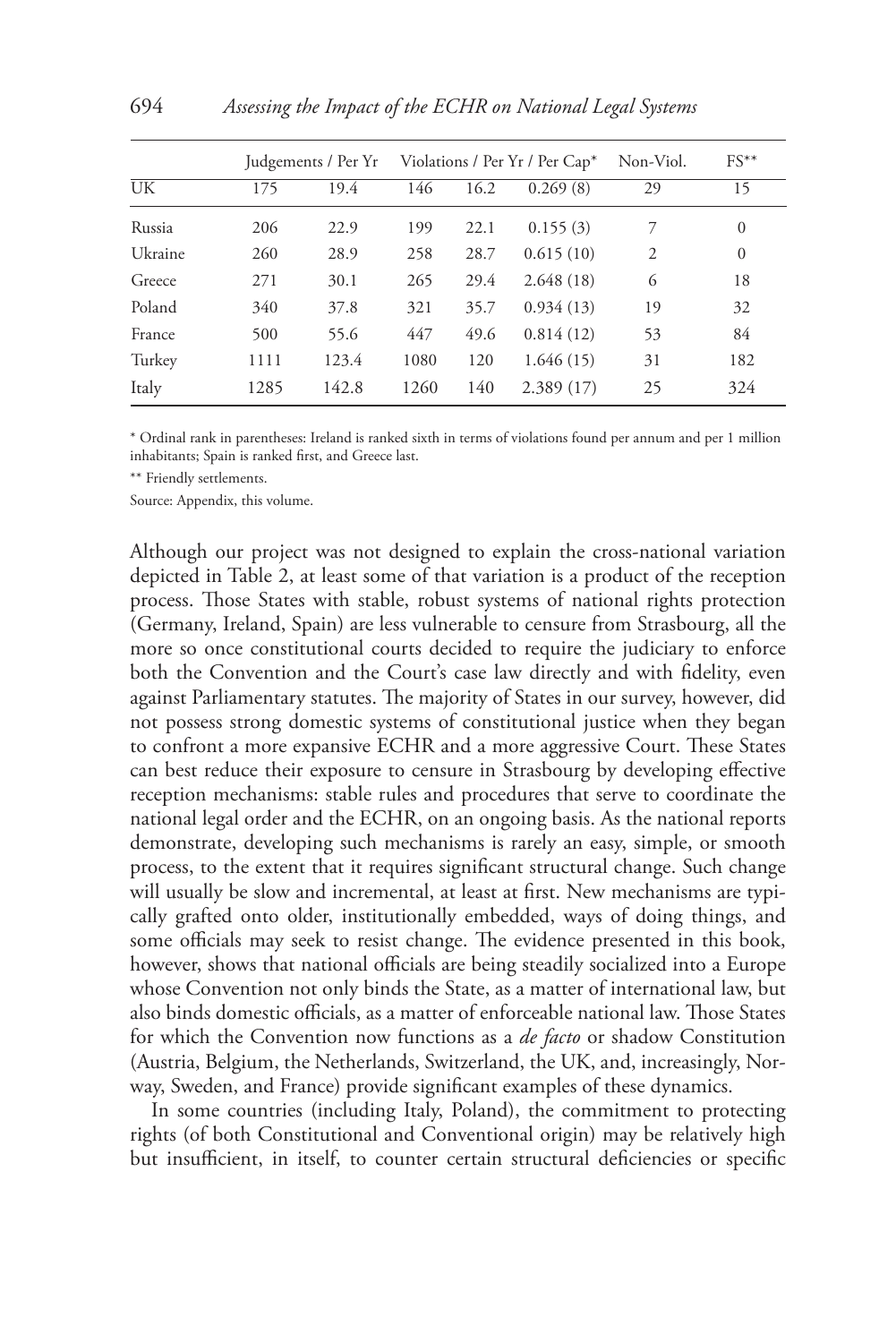legal pathologies. In other countries (Austria, France), long-standing judicial resistance to the Court and its case law has undoubtedly exposed the national system to more applications and findings of violations than would have been the case had courts been more open to enforcing the ECHR. Finally, there are States whose commitment to rights has not always been strong, though gradually improving (Greece, Slovakia, and perhaps Ukraine); and there are States whose attitude toward the ECHR and its Court has been generally hostile (Russia, Turkey, and until recently Ukraine). In any event, as the data in Table 1 show,<sup>31</sup> it is applications from States with the poorest records that dominate the Court's docket.

#### **C. The Court's Impact on National Legal Systems**

The Court protects Convention rights in multiple, highly differentiated ways. While we recognize that the Court operates under unified jurisdictional rules and procedures, the role it performs, in fact, varies across Convention norms and State contexts. The Court functions (1) as a kind of High Cassation Court when it comes to procedure, (2) as an international watchdog when it comes to grave human rights violations and massive breakdowns in rule of law, and (3) as an oracle of constitutional rights interpretation when it comes to fine-tuning the qualified rights of Articles 8–11 and 14 ECHR.

#### *1. Procedural Law*

The Court has played its most prominent role in the field of civil and criminal procedure, for three main reasons. First, simplifying what is in fact a fiercely complex topic, Civil Law States on the continent base their procedural law on the so-called accusatorial model, rather than on the adversarial practices of the Anglo-Saxon Common Law. The Court, in its case law on Articles 5 and 6 ECHR, has pointedly criticized civil law systems (including Austria, Belgium, France, Germany, Italy, the Netherlands, and Switzerland) for their general lack of impartiality, insufficient transparency during the pre-merits phase, and the accumulation of functions by the same officials during different phases of the trial, which are values commonly associated with the adversarial system. As John Jackson has cogently argued, the Court is actively constructing a new "participatory model" that lies between the classic forms.<sup>32</sup> In any event, its case law on procedure has not been easy to digest by many States. Since implementation typically requires fundamental changes in judicial organization,<sup>33</sup> the Court's impact in this domain has transformative potential. Second, as the Convention itself does not protect the right to peaceful enjoyment of property, the Court adopted

<sup>&</sup>lt;sup>31</sup> See Stone Sweet and Keller, this volume, Section A.2.b.

<sup>32</sup> Jackson (2005).

<sup>&</sup>lt;sup>33</sup> In particular for France, see Lambert Abdelgawad and Weber, this volume, Section D.1.c.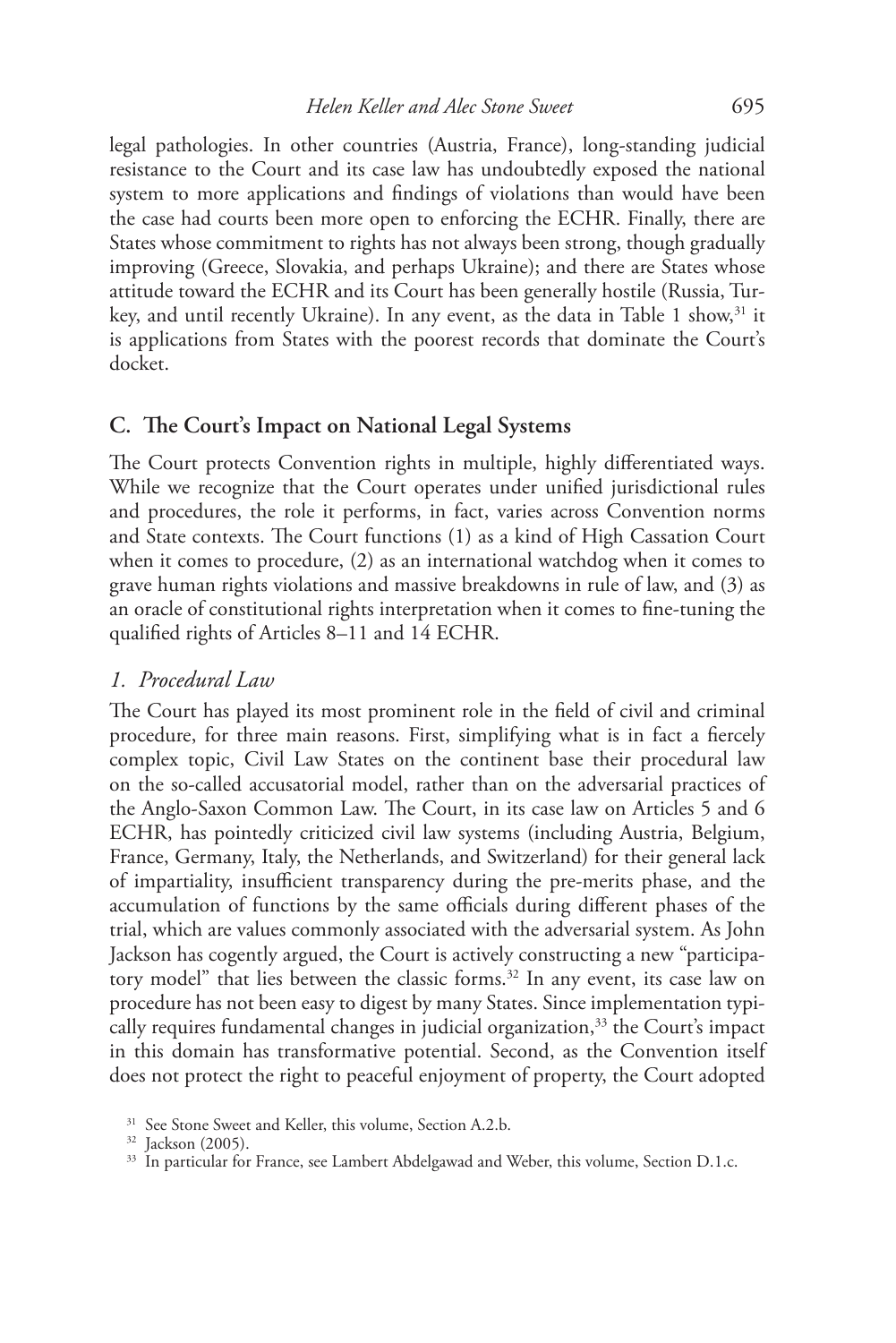a broad interpretation of the procedural guarantee in Article 6(1) ECHR, thereby filling the gap. This move, and others like it, gave an extremely wide scope to civil rights that in turn generated strong resistance in countries like Austria, Switzerland and Germany.<sup>34</sup> Third, the Court's emphasis on procedural guarantees for defendants has to be seen as part of a more general trend toward juridification in international law. After a first phase in which substantive human rights have been developed, the international community is now focused on procedural aspects, and on how domestic institutions enforce rights. Since the 70's, scholars and judges have worked to upgrade procedural rights. It is today a mega-trend of international human rights law, and with it comes an associated expansion of judicial authority. Among international courts, the ECtHR has been the most important progenitor of this trend.<sup>35</sup> In response, several countries have made important legislative efforts to reduce the length of proceedings (Austria, France, Germany, Italy, Poland, Slovakia).<sup>36</sup> Nonetheless, it remains an open question whether these reforms will, in fact, give results that meet the high requirements formulated by the Court.37

For every State in our survey, the majority of violations of the ECHR found by the Court concern Article 6 ECHR guarantees. Most alarming are broad failures across Europe to ensure trial within a reasonable time period. As the duration of court proceedings before the ECtHR has stretched to indefensible lengths,<sup>38</sup> the Court's demand for timely proceedings in the Contracting States may lose

- <sup>34</sup> See Thurnherr, this volume, Section E.1.a.
- <sup>35</sup> Aromaa and Viljanen (2006).
- <sup>36</sup> For the famous *Pinto* law see Candela Soriano, this volume, Section III.D.2.a.bb.

<sup>37</sup> *Scordino v. Italy* (appl. no. 36813/97), Judgment (Grand Chamber), 29 March 2006, (not yet reported), para. 183.

<sup>38</sup> For the time period since the date of allocation for pending Committee and Chamber cases in 2006 (all data were provided by the Court), http://www.echr.coe.int/NR/rdonlyres/C8F656AA-94 C4-4A3F-A69D-0E4C6D510CA8/0/Analysis\_of\_statistics\_2007.pdf.

| Time period          | Chamber cases | Committee cases |  |  |
|----------------------|---------------|-----------------|--|--|
| one year or less     | 8817 or 32%   | 27107 or 55%    |  |  |
| one to two years     | 5530 or 20%   | 15717 or 32%    |  |  |
| two to three years   | 4844 or 17%   | 5029 or 10%     |  |  |
| three to four years  | 4064 or 15%   | 999 or 2%       |  |  |
| tour to five years   | 2537 or 9%    |                 |  |  |
| more than five years | 1917 or 7%    |                 |  |  |
| Total of cases       | 27709         | 48852           |  |  |

It is difficult to say what the final average time period per case is. The large figure of 55% of Committee cases are mainly due to inadmissibility decisions on the grounds of Article 35 ECHR. For nearly one third (31%) of the Chamber cases, the average length of proceedings is between three and more than five years.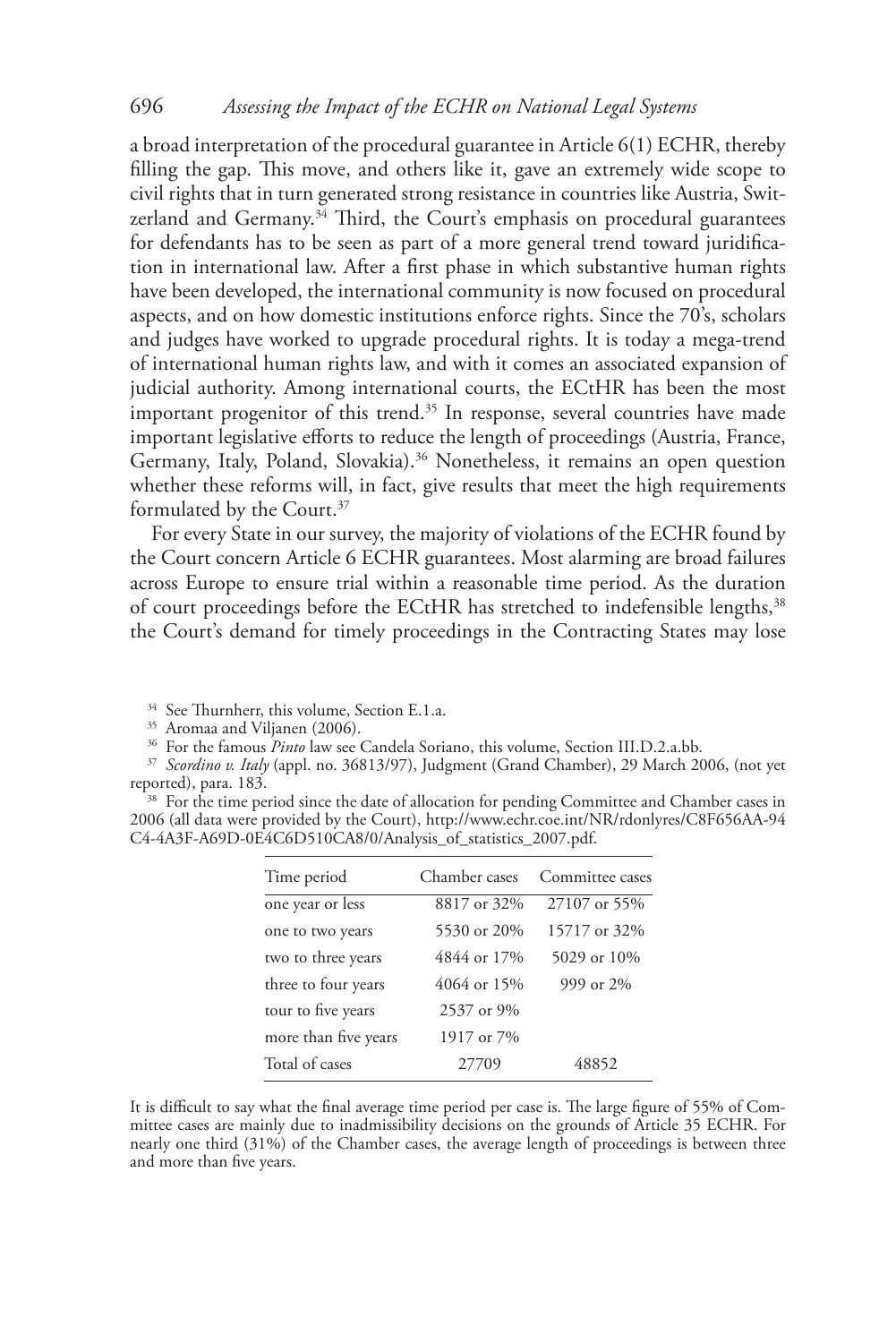much of its persuasive and authoritative force.<sup>39</sup> Lord Woolf has formulated it poignantly: "If 'justice delayed is justice denied', then a large proportion of the ECtHR's applicants – even those who are the victims of serous violations – are effectively denied the justice they seek."40 In view of the notorious human rights records of countries like Russia, Ukraine and Turkey, the assumption that the Court no longer has the necessary capacity to deal with grave human rights situations due to its own excessive caseload and delays cannot be easily dismissed.

## *2. Articles 2 and 3 ECHR*

Violations of the right to life (Article 2 ECHR) and the right to be free from torture, and inhuman and degrading treatment (Article 3 ECHR) are justifiably understood to be the most serious types of violations of the Convention. For every State in our survey, the Court has ruled on at least one claim based on either Article 2 or 3 ECHR. Ireland, Norway, and Slovakia have never been found in violation of either provision. To date, the Court has found a single violation of at least one of these provisions by Austria, German, Italy, Spain, and Switzerland, and it has found only two violations by Belgium, Italy, Poland, and Sweden. Without downplaying the seriousness of any of these cases, it is clear that compliance with Articles 2 and 3 ECHR is not a systemic problem in any of these States. Indeed, one might argue that part of the Court's case law in these areas is a type of fine-tuning (conditions of prisons, food and body searches in detention, and so on). Other countries have had a more difficult time complying with these norms. Greece (5 violations), the Netherlands (8), France (10) make up an intermediate group, followed by Ukraine (16) the UK (21), and Russia (34). Turkey, with 230 findings of violation and 91 friendly settlements, constitutes an unfortunate class by itself.

In its jurisprudence on Article 3 ECHR, the Court has exposed deplorable conditions in detention centres and prisons across Europe, including in France, Greece, Italy, Turkey, Russia, and Ukraine, situations otherwise tolerated by national politicians and judges. In response, the Council of Europe has committed itself to observing these situations closely, and in articulating higher standards for the regime as a whole. Another area of serious concern is the conduct of police authorities. In several countries, including Greece and Italy in our survey, the disproportionate number of immigrants of Roma origin among victims of violations of Articles 2 and 3 ECHR is disquieting.<sup>41</sup> Across Europe, the trend towards an increasingly multicultural composition of society has taken its toll on

<sup>39</sup> In a similar vein, see Paraskeva, 189 et seq.

<sup>&</sup>lt;sup>40</sup> The Right Honourable the Lord Woolf, Review of the Working Methods of the European Court of Human Rights, December 2005, http://www.echr.coe.int/Eng/Press/2005/Dec/ LORDWOOLFSREVIEWONWORKINGMETHODS.pdf, 8.

<sup>&</sup>lt;sup>41</sup> See Kaboğlu and Koutnatzis, this volume, Section C.1.e. The Council of Europe sees discrimination against the Roma population as a general human rights problem in Europe, see http://www. coe.int/t/dg3/romatravellers/.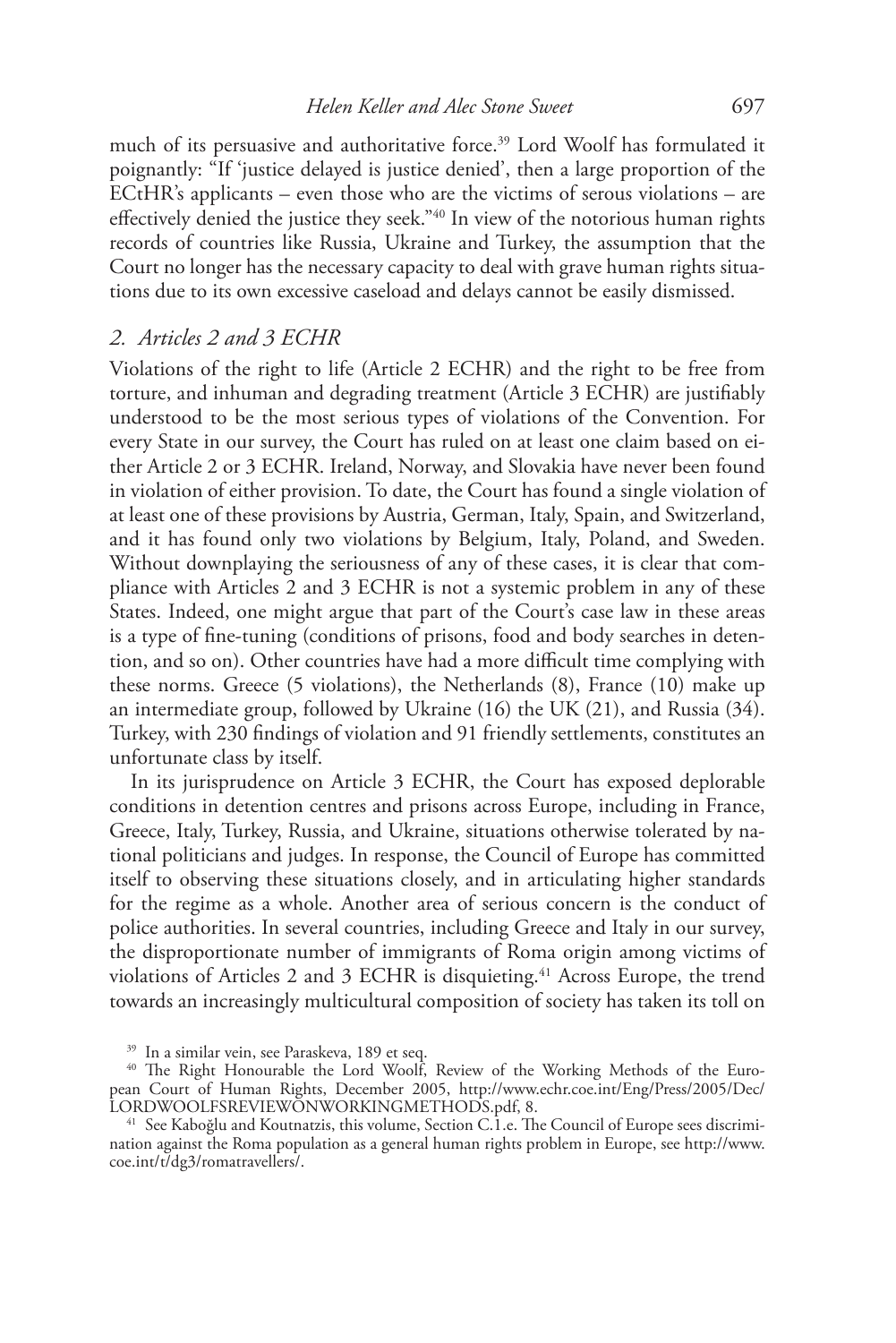standards of protection. In this area, too, the Convention (and Protocol no. 4) will continue to play a vital role, backed up by Council of Europe initiatives.

In countries in which the most serious human rights violations are observed, such as Russia and Turkey, the Court confronts delicate political conflicts (as it had before with respect to the UK's problems in Northern Ireland). Turkey faces long-standing problems with the Greek population on Cyprus, with organized Kurdish separatists in the southeast provinces, and the still fragile control of the military by civilian authorities. In Russia, national officials have justified Statesponsored assassination, torture, and measures resulting in massive dislocation and suffering as necessary responses to rebellion in Chechnya. Moreover, Russia, Turkey, and Ukraine have yet to establish firm foundations for the development of stable pluralist democracy and rule of law. Often enough to matter a great deal, officials in these States express hostility to human rights as alien (West European) norms and values that are imposed upon them. Clearly, the Court is not well equipped to deal with deep-rooted problems such as these; indeed, they test the limits of the supervisory system in dramatic fashion. Moreover, these States (today the biggest drain on the Court's resources) routinely choose not to comply with the Court's rulings, thus undermining the credibility of the system as a whole. On the other hand, these cases reflect the Court's strong commitment to closing gaps in domestic accountability where officials refuse to investigate or choose to ignore credible claims of serious human violations.42

## *3. Articles 5 and 6 ECHR: Anti-Terrorism*

In Western European countries, anti-terrorism measures have generated serious complaints, most prominently against the UK<sup>43</sup> and Spain.<sup>44</sup> The Court's role in this area has been pivotal. Experience has shown that, in many cases, fundamental rights were not sufficiently guaranteed in the absence of supranational control. National courts, being close to the events, proved unable to accord sufficient weight to fundamental rights when balanced against security imperatives. The Court's caseload in relation to Articles 5 and 6 ECHR will undoubtedly become more politically sensitive in the coming years, as new anti-terrorist measures are implemented in these countries and in France and Italy.45

## *4. Article 8–11 and 14: Fine-Tuning and Proportionality*

The Strasbourg Court plays an important role as an oracle of rights in Europe to the extent that it helps to define the scope and content of substantive rights, in particular, those provided by Articles 8–11 and 14 ECHR. Because these rights overlap with national rights provisions, or fill a constitutional gap in those States

<sup>42</sup> Helfer (2008), 144.

<sup>43</sup> See Besson, this volume, Section III.C.1.b.

<sup>44</sup> See Candela Soriano, this volume, Section III.C.1.b.aa.

<sup>45</sup> See also Wildhaber (2007), 534 et seq.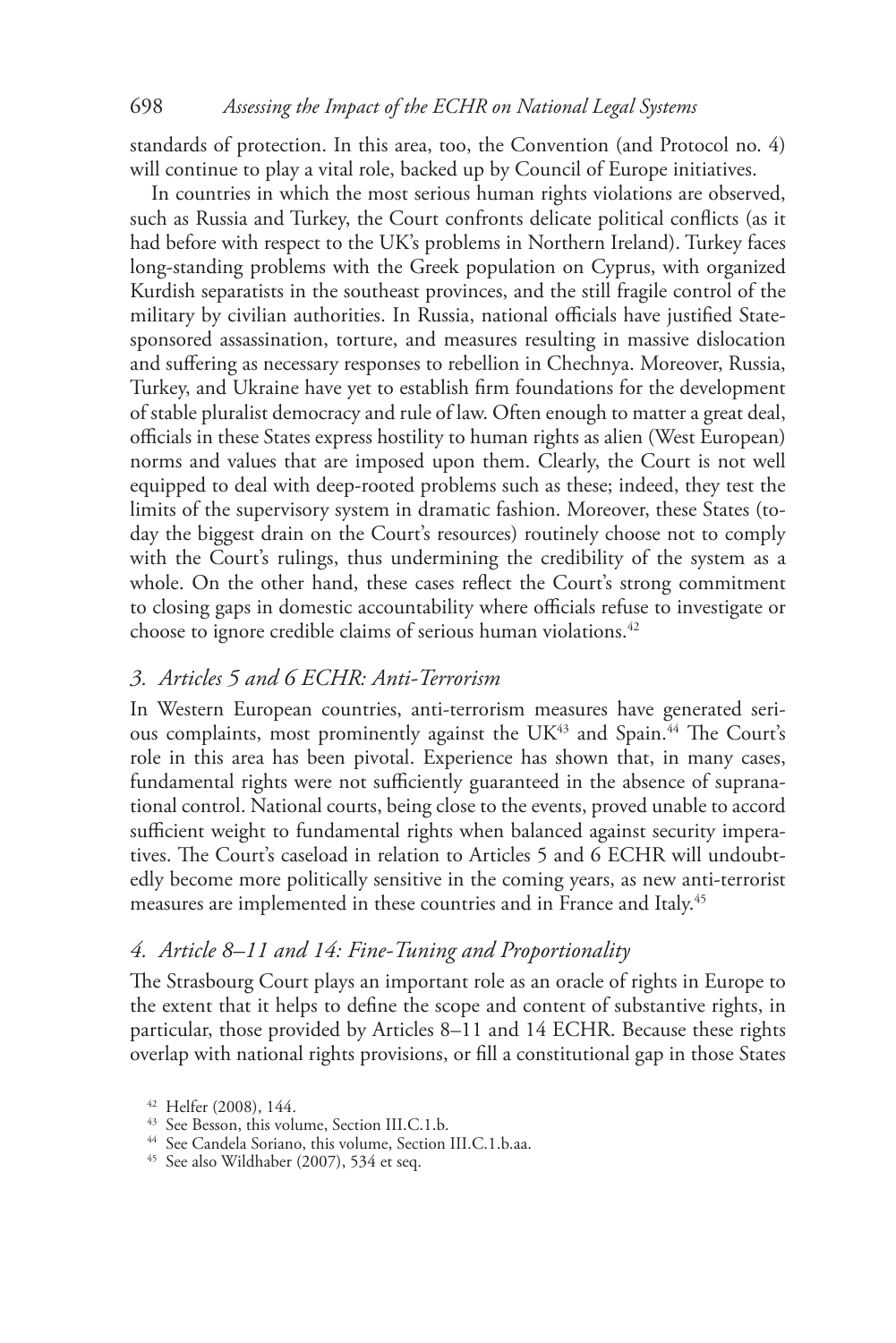without Bills of Rights, the Court's jurisprudence tends to take on a transnational-constitutional character. Through this jurisprudence, the Convention commands the obedience of national legal systems in the way that national constitutional rights do, without being constitutional in any formal sense. Further, the Court has adopted proportionality as the framework for adjudicating qualified rights under the Convention. Proportionality analysis, it can be argued, is an inherently constitutional mode of adjudication.<sup>46</sup> It is also deeply intrusive in that it gives judges the final word on how non-judicial policy makers have already balanced conflicting interests and values. In the ECHR context, the move to proportionality means that it is often the Strasbourg Court that will have the final say on how all national officials, including judges, balance competing interests.

The Court adopted proportionality as a means of ensuring that States would take qualified rights seriously, notwithstanding the principles of subsidiarity and margin of appreciation. The necessity phase of the procedure – a least restrictive means test – narrows the scope of permissible derogations to Convention rights to those measures that are necessary to achieve some important public interest. The Court's move not only empowered ordinary judges across Convention States by making them *de facto* constitutional judges, it also gave life to Articles 8–11 and 14 ECHR.

Of these provisions, Article 8 ECHR has generated the greatest number of applications and findings of violation. Here we find a combination of the gapfilling and feedback effects discussed above.<sup>47</sup> The Court has used proportionality analysis to fashion an innovative and expansive jurisprudence on privacy and family life in ever-expanding zones of protection. The Court developed the right to family reunification as a core value of Article 8 ECHR, and that guarantee now plays a major role in national immigration law throughout Europe. The Court also invoked Article 8 ECHR to exercise control over telephone tapping, now extended to other forms of private communication. Since national legal regimes lagged behind the technological capacity of the State to eavesdrop on its citizens, a flood of complaints gave the Court the opportunity to define the basic standard of rights protection. Perhaps most spectacularly, the Court used Article 8 ECHR to recognize the rights of transsexuals and homosexuals, furthering *inter alia* the decriminalization of homosexuality in Europe and, in conjunction with Article 14 ECHR, the construction of a general right to non-discrimination on grounds of gender and sexual preference.

The Court's caseload concerning Article 10 ECHR (freedom of expression) is also striking, given that these are not new, or boutique, rights. The older States of the Council of Europe, Austria (28 violations), France (11), the UK (9), and Switzerland (7) have generated the highest number of rulings of violation, with

<sup>46</sup> Stone Sweet (2008).

<sup>47</sup> See *supra* Section B.1.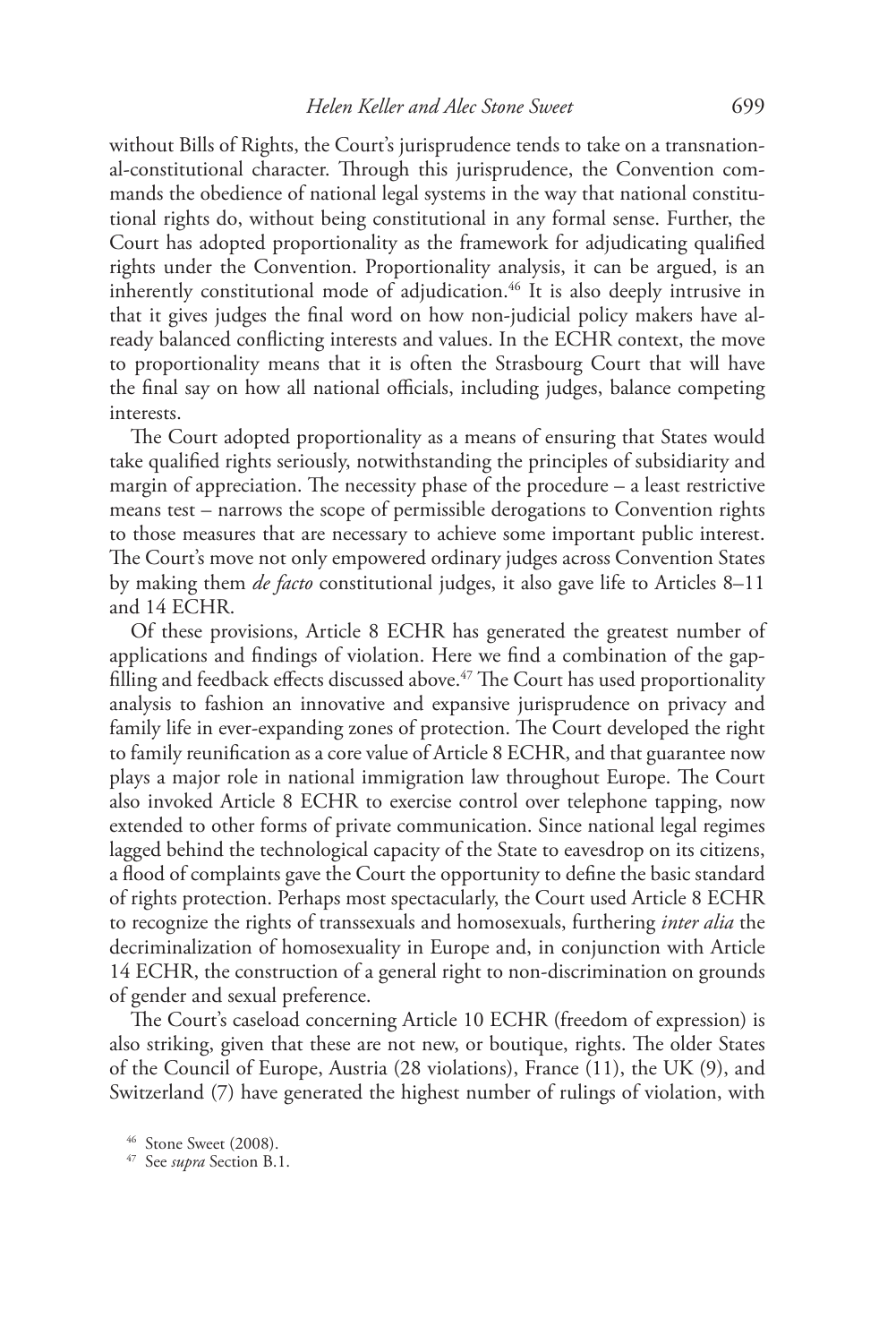the exception of Turkey (120). In its balancing of freedom of the press and other media against other values, the Strasbourg Court has tended to downplay rights to personality, personal honor, and other values that national systems may accord more weight. The Court appears anxious to accord a vital role to the press in democratic society, as a watchdog of Government, and therefore interprets the scope of possible restrictions narrowly (through the necessity phase of proportionality). In some States, including Russia, Ukraine and Turkey, the Government openly seeks to control the press and visual media for its own, often illiberal, purposes.<sup>48</sup> Given the Court's conception of Article 10 ECHR, it will confront very serious challenges from these and other States in the years to come.

The Court's role in protecting Articles 8–11 and 14 ECHR deserves to be evaluated in light of its overloaded caseload and in light of the principle of subsidiarity. In post-Protocol no. 11 Europe, the Court can expect to receive a steady stream of applications asking it, in effect, to supervise how national officials have balanced, that is, how they have made and applied law with reference to qualified rights. When the Court reviews how national officials have balanced competing interests under this part of the Convention, it rarely if ever guarantees the core essence of a right; neither does it represent an external control on allegations that a State grossly violates the most basic human rights, such as those under Articles 2 and 3 ECHR. It is instead fine-tuning outcomes that would normally be subject to national decision-making. Proportionality is an instrument *par excellence* of judicial fine-tuning, and of helping policy makers achieve the right balance between competing interests and values. There is, however, no fixed limit to its reach: on the contrary, proportionality fixes the boundaries of the margin of appreciation.

This situation poses a delicate problem for the Court. From the standpoint of reception, the Court often ends up with the last word on how rights are to be defined and applied in general measures, and used in concrete situations. From the point of view of its caseload, the Court's position means that it attracts an ever-increasing number of demands for fine-tuning. It is obvious that the ECtHR cannot abandon proportionality as a general approach to the qualified rights; to do so at this point would undermine the Convention and the national judiciary's capacities to enforce it. The Court could, however, take a more permissive posture with respect to how national judges enforce the proportionality principle. The Court could, for example, reiterate that Article 13 ECHR requires national judges to employ proportionality analysis; and it could announce that it will ensure, as a matter of procedure, that judges in fact have done so. At the same time, it could choose to limit the scope of its substantive review on the merits to how national judges have used proportionality analysis in important or extreme cases.

<sup>48</sup> See Nußberger, this volume, Section D.3.c. For the infamous Article 301 of the Turkish Criminal Code, see also Kaboğlu and Koutnatzis, this volume, Section D.2.b.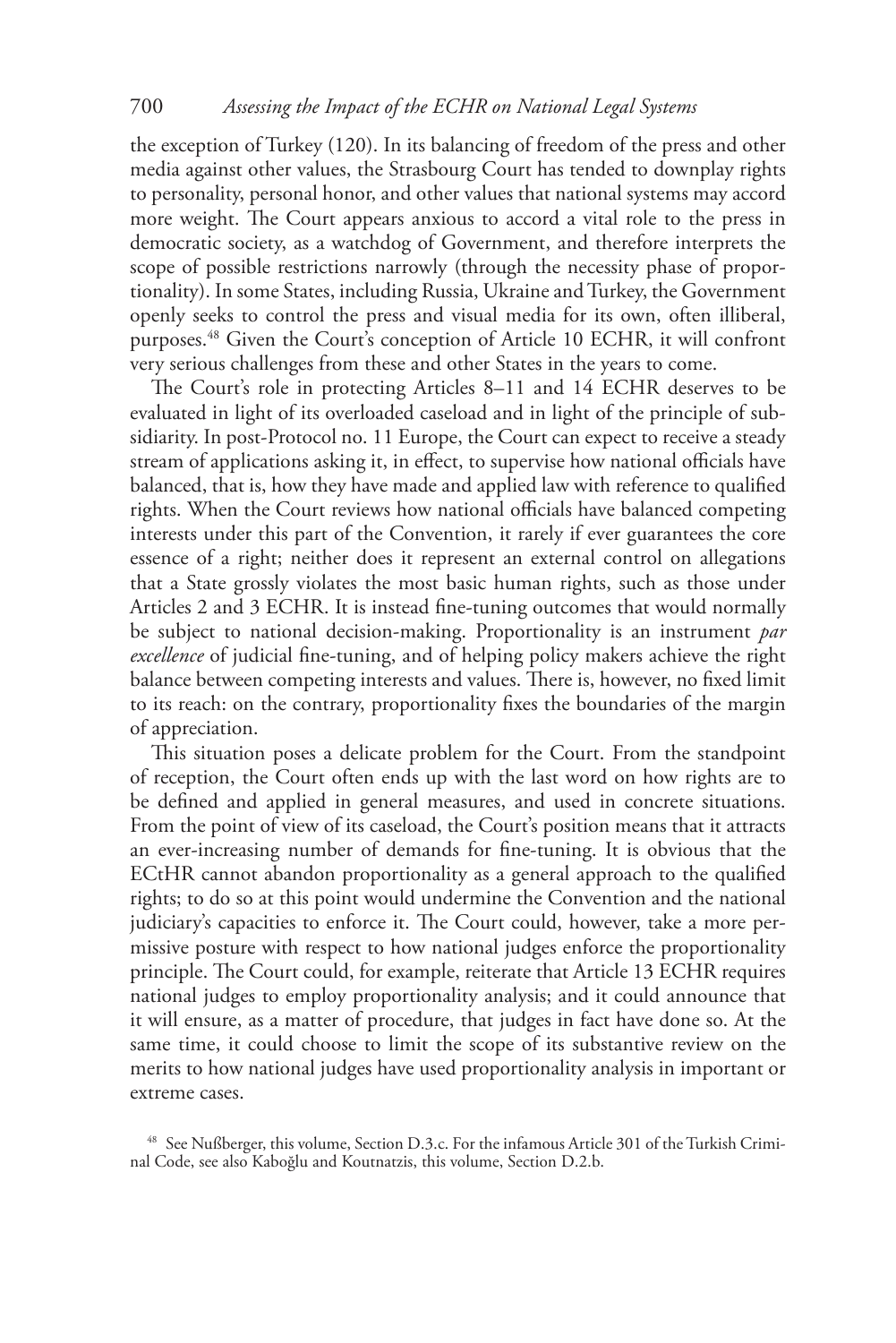Such a move would reduce the exposure of the Court, enable it to counter charges of usurping national autonomy and the margin of appreciation, and help to forge a better partnership with national judges. It would also give the Court a tool to manage its docket more flexibly. On the downside, some would accuse the Court of abandoning its true mission, which consists in providing justice in individual cases. Skeptics of proportionality,<sup>49</sup> those who consider the framework to be inherently unprincipled, will renew their attacks, though this cost is already being paid.

#### **D. The ECHR and National Legal Systems**

In this Section, we focus on how the evolution of certain structural features of the Convention has complicated the reception process at the domestic level.

## *1. Exhaustion of Local Remedies*

The principle of subsidiarity is a cornerstone, a *ratio conventionis*, of the European system of human rights protection. It is a duty of national officials to protect human rights within their domestic legal systems and to ensure respect for the rights safeguarded by the Convention. For its part, the ECtHR may accept an application only after domestic remedies have been exhausted, and within a period of six months from the date on which the final decision was taken (Article 35 ECHR). At first glance, these elements would seem to comprise a framework under which there would be a simple and smooth transition from the national system to the ECHR. Yet as the reports on Switzerland, Poland, Russia, and Italy, among others, make apparent, determining when national remedies have been exhausted may be a difficult and time-consuming task, introducing a great deal of inter-systemic friction. The three factors that matter most – the organization of the national judiciary, the competences of constitutional and high courts, and the effectiveness of ordinary (and the availability of extraordinary) remedies – vary considerably across Europe. When the Court does not pay close attention to these differences, it produces incoherent case law.<sup>50</sup>

The Court also uses Article 35 ECHR strategically, for its own purposes: a restrictive interpretation of the exhaustion of local remedies rule will tend to close the door to applicants, whereas a broader construction will invite more applications. In practice, the Court seems to choose between progressive and narrow approaches, for different reasons. If an applicant can show that there would be no point in exhausting national remedies, and if the problem at hand seems important, the Court may simply ignore the requirement and dismiss the

<sup>49</sup> Bruach (2005) is a good example.<br><sup>50</sup> *Sürmeli v. Germany* (appl. no. 75529/01), Judgement (Grand Chamber), 8 June 2006 (not yet reported); *Szott-Medyńska and Others v. Poland* (appl. no. 47414/99), Decision, 9 October 2003 (not reported).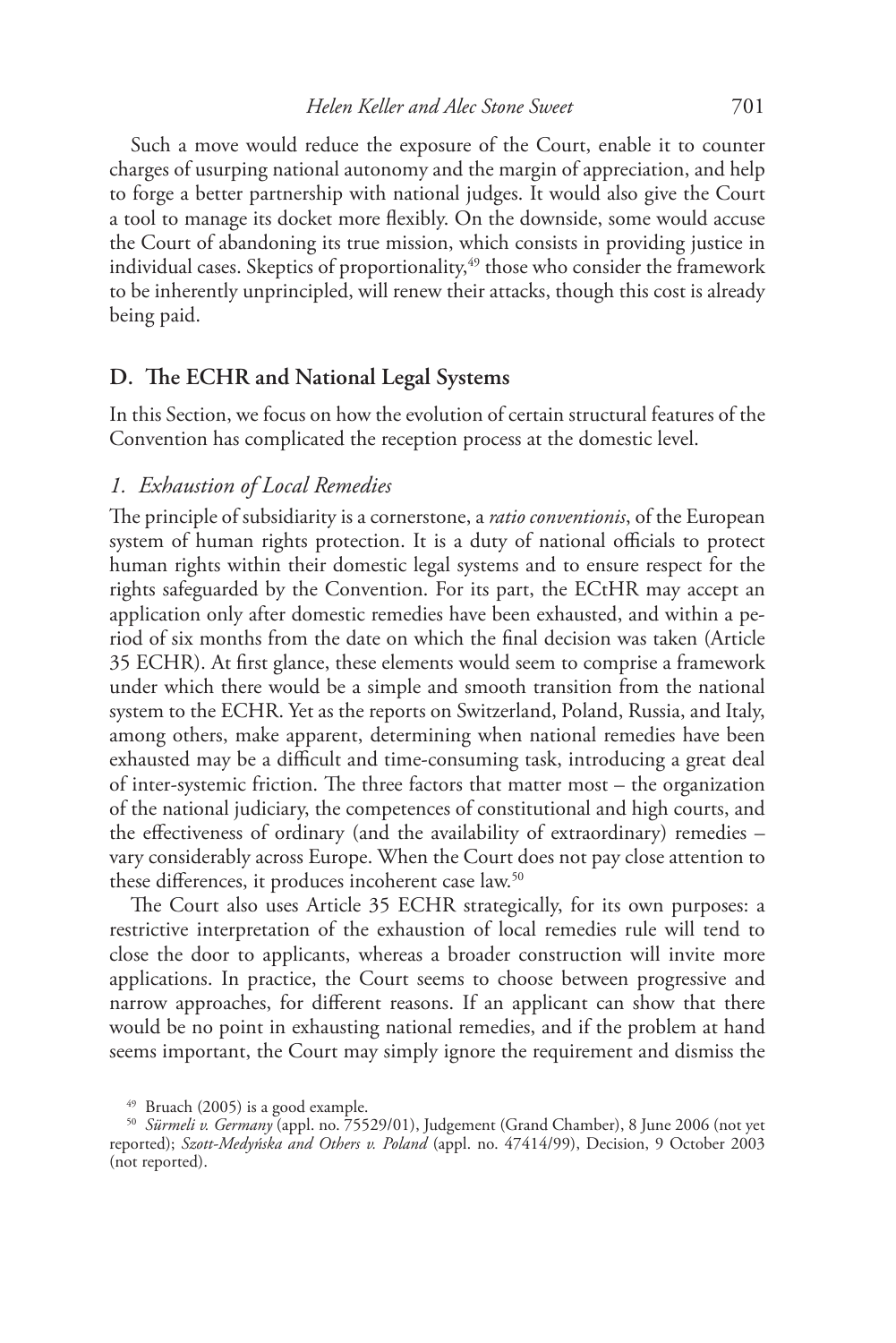Government's preliminary objections.51 In doing so, the Court sends a powerful signal about the inadequacy of national rights protection and invites reform. The Court needs to be able to restrict access in order to cope with its overloaded docket, although the result will be denial of justice in some individual cases.

Thus, despite its *prima facie* intelligibility, applying the local remedies rule on the ground is fraught with both factual and political complexity. As this book shows, the Court's decisions on admissibility deserve to be evaluated more closely, both by scholars and States. States should consider translating and distributing such decisions: they are crucial to a proper understanding of the interaction between the national and European systems. In some countries, scholarly commentary on Article 35 ECHR is both abundant and highly technical whereas, in others, the topic is just being noticed. What is clear is that, at the interface of the national legal order and the ECHR, there exists considerable friction, with all the attendant inefficiencies (of time, money, and intellectual effort) that add to the system's burdens.

### *2. Convention Rights as Minimal Standards*

As discussed in the introduction, the traditional view was that the Convention established European standards of rights protection in the form of a floor below which national legal protection may not fall.<sup>52</sup> In this sense, it has always been recognized that the Convention harmonizes rights protection, at least at this minimal level. Moreover, under Article 53 ECHR, the Contracting States may develop higher human rights standards than those entrenched in the Convention. As with Article 35 ECHR, however, this view misses what is arguably most important. The Court treats the Convention as a "living instrument", and understands its role to be an autonomous and authoritative defender of human rights. Further, it has expressly committed itself to raising human rights standards whenever possible, although it typically does so only after asserting that it has identified an emerging consensus among the Contracting States. What this means for laggard States – that is, those national legal systems that are not part of the identification of a new consensus – is that the Convention does not constitute the minimal, but rather the sole, obligatory, higher standard. Thus, one important meta-narrative of reception is that States are always playing catch-up to the Court, if some more than others.

<sup>51</sup> See, e.g., *Isayeva, Yusipova, Bazaeva v. Russia* (appl. no. 57947/00; 57948/00; 57949/00), Judgement (First Section), 24 February 2005 (not yet reported); *Isayeva v. Russia*, (appl. no. 57950/00), Judgement (First Section), 24 February 2005, (not yet reported); *Akdivar v. Turkey* (appl. no. 21893/93), Judgement (Grand Chamber), 16 September 1996, Reports 1996-IV (no. 15), 1192, para. 67; *Bosphorus Hava Yollari Turizm Ve Ticares AS v. Ireland* (appl. no. 45036/98), Decision (Fourth Section), 13 September 2001 (not reported); *Selçuk and Asker v. Turkey* (appl. nos 23184/94;23185/94), Judgement (Chamber), 24 April 1998, Reports 1998-II (no. 71), 891, paras 70–71; *McCann and Others v. United Kingdom* (appl. no. 18984/91), 27 September 1995, Series A, Vol. 324, para. 161.

<sup>52</sup> See Stone Sweet and Keller, this volume, Section A.1.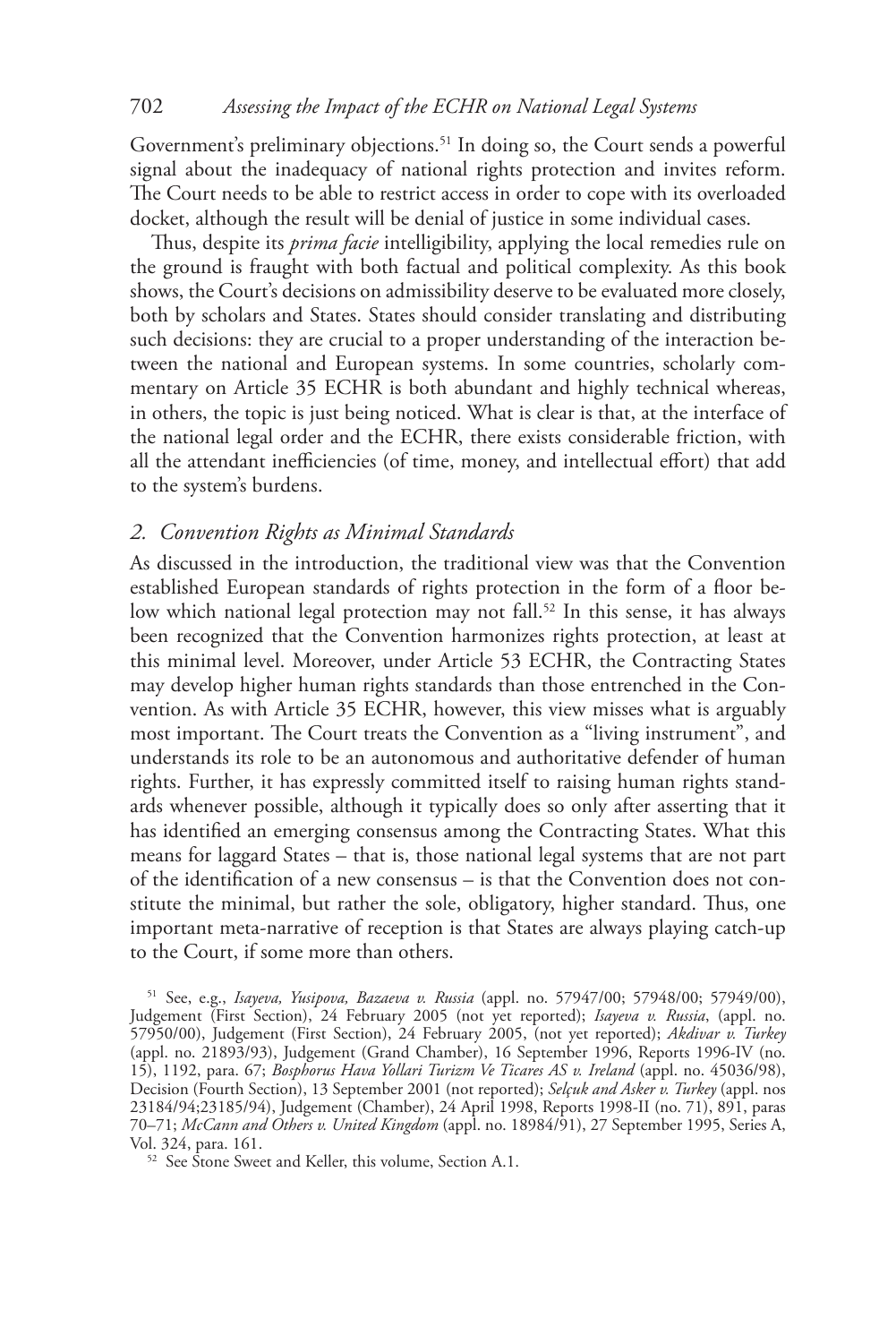The national reports show clearly that these dynamics have influenced how national judges perform their tasks, and how they justify new, more active, roles in rights protection. Some national courts directly equate national human rights with European standards. Switzerland is a telling example,<sup>53</sup> but one finds variation on this theme wherever the Convention functions as a surrogate Bill of Rights. It is striking that most national courts have learned to follow the Court, and to widen the scope and standards of the rights that they enforce, with few difficulties. There are, arguably, a few notable exceptions. Irish judges, for example, consider the ECHR to state minimal standards in comparison to the higher standards offered under their own Constitution; and German and Italian judges sometimes state, or imply, as much as well. In the UK, where the courts cannot adopt an interpretation of the Convention that goes beyond benchmark standards set by the ECtHR, the Convention constitutes both a minimal and a maximal standard.54

This dynamic puts strains on the reception process in obvious ways, not least, since a State in compliance at one moment in time will be put out of compliance at a later point, every time the Court decides to raise levels of protection. In practice, Convention rights do not comprise minimal common-denominator standards, but rather obligatory, relatively free-standing standards above which national judges have an interest in developing, if they are to stay in compliance with the regime.

#### *3. Beyond Individual Justice*

To read the Convention literally (Articles 41 and 46 ECHR, for example), one might conclude that the regime's legal system is primarily geared to delivering individual justice. States bear a duty to give just satisfaction to any individual who has been a victim of a violation of the ECHR for which they are responsible. However, as this book emphasizes, the Court is increasingly engaged in delivering what the former President of the Court, Luzius Wildhaber, Stephen Greer, and others characterize as "constitutional justice".55 Today, the Court often behaves more as a general and prospective lawmaker than as a judge whose reach is primarily particular and retrospective. In the post-Protocol no. 11 world, the Court functions as an authoritative oracle of rights jurisprudence for all of Europe; it supervises State compliance with the ECHR, whose standards are continuously rising; and it seeks general solutions to general problems with which it is confronted. This shift in emphasis has enormous consequences for the reception processes. States are routinely required to reform their internal law and practices in response to findings of violation by the Court, not simply to provide compensation to individual victims. Still more problematic, the Court finds itself in the

<sup>53</sup> See Thurnherr, this volume, Sections B.2.b. and B.2.c. 54 See Besson, this volume, Section III.D.1.b.

<sup>55</sup> Wildhaber (2000); Greer (2006), 173.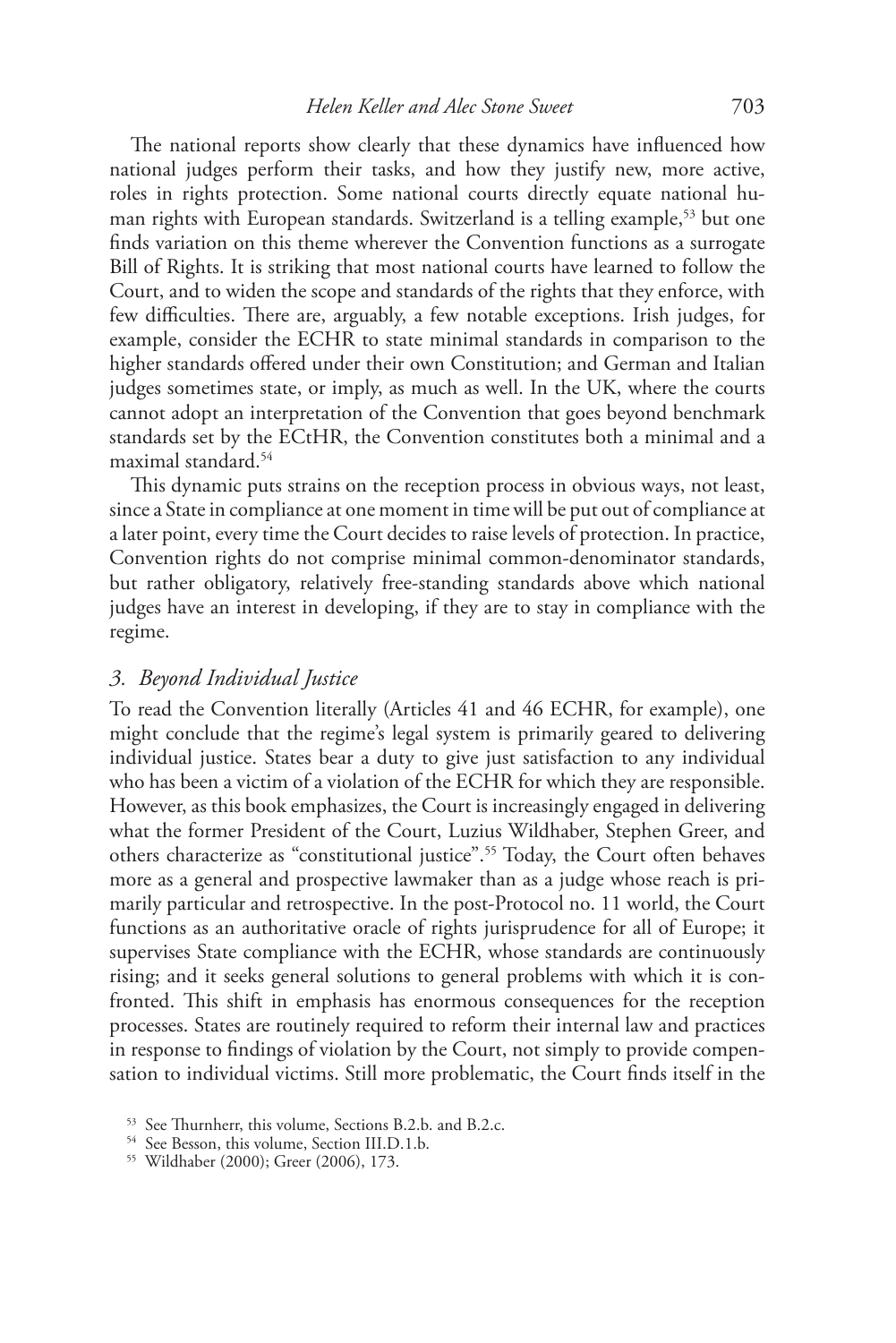role of a socio-political engineer when it seeks to solve systemic failures through pilot judgements and other types of rulings.

## *4. Reopening of Proceedings*

It is now commonplace for States to allow the reopening of national criminal proceedings after a non-favourable judgement from Strasbourg (the only exceptions in our survey are Italy, Spain and Ukraine).<sup>56</sup> This quiet revolution in European procedural law is remarkable for several reasons. Formally, the States enjoy a degree of discretion as to the means by which to comply with a final ECtHR judgement in accordance with Article 46 ECHR, while the Court refers to the wellknown principle of *restitutio in integrum* in international law. Thus, whenever the Court concludes that there has been a breach of the Convention, the respondent State is under a legal obligation to put an end to the breach and make reparation for its consequences in such a way as to restore, as far as possible, the situation existing prior to the violation.<sup>57</sup> The idea that proceedings must be reopened after a negative judgement is not required.58 On the contrary, the idea is clearly borrowed from a hierarchical system with a super-ordinate court structure.

This particular *acquis conventionnel* developed in a domain traditionally reserved to national law. The diversity and complexity of national legal systems concerning procedural requirements (juridical time limits and formal requirements) and jurisdictional competences (e.g., *ratione personae, rationae materiae* and *ratione temporis*) have thus far impeded international harmonization in this area (prominent exceptions like the Lugano Convention<sup>59</sup> and the Brussels Convention $60$  only prove the rule). Although national procedural law remains a pretext for national parochialism, the ECHR has provoked a first important

<sup>&</sup>lt;sup>56</sup> The coordination in civil law and administrative law has not substantially evolved. Only some countries provide –under certain conditions – for the reopening in civil or administrative proceedings (such as Germany, United Kingdom, Ireland, Norway, Russia, Sweden, Switzerland, Ukraine,

<sup>&</sup>lt;sup>57</sup> See, for instance, *Carbonara and Ventura v. Italy* (appl. no. 24638/1994), Judgement (Second Section), 30 May 2000, Reports 2000-VI, 91; *Scordino v. Italy* (No. 1) (appl. no. 36813/97), Judgement (First Section), 29 July 2004, (not reported).

<sup>58</sup> That said, the Committee of Ministers recognized the very importance of the possibility of reopening national proceedings for the reception of the ECHR and recommended the adoption of national remedies to the Member States. Recommendation Rec. (2000)2 of the Committee of Ministers to member States on the re-examination or reopening of certain cases at domestic level following judgements of the European Court of Human Rights, 19 January 2000.

<sup>59</sup> Lugano Convention of 16 September 1988 on jurisdiction and the enforcement of judgments in civil and commercial matters, 28 I.L.M. 620 (1989) (among EC and EFTA Member States).

<sup>60</sup> Brussels Convention on Jurisdiction and the Enforcement of Judgments in Civil and Commercial Matters, 27 September 1968, 8 I.L.M. 229, reprinted as amended in 29 I.L.M. 1413 (1990), substantially replaced by the Council Regulation (EC) No. 44/2001 of December 22, 2000, on jurisdiction and the recognition and enforcement of judgements in civil and commercial matters, OJ 2011 L 12/1 (among EC Member States).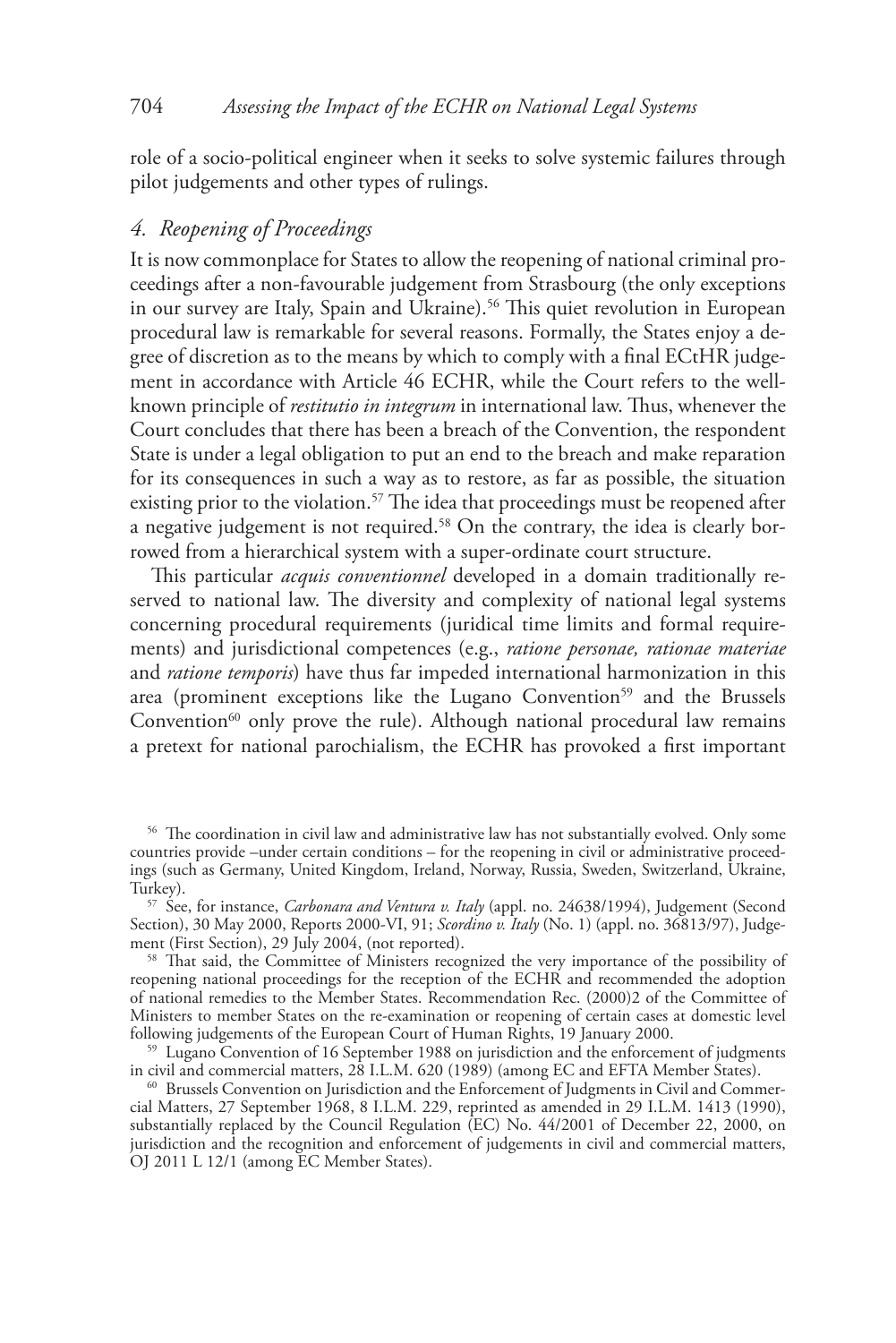breakthrough in this sensitive area of national procedure. No other international treaty has triggered the same effect.

#### *5. Inter-Judicial Cooperation and Conflict*

The ECHR does not provide a blueprint for an integrated system of human rights protection for Europe, nor does it establish how the Court should interact with its national counterparts. Nonetheless, the Convention, once incorporated into domestic law, has had an enormous impact on the judiciary across Europe. As discussed above, incorporation has enhanced judicial authority *vis-à-vis* the legislative and executive branches in virtually every country in our survey. The book also documents the extent to which the ECtHR's case law has provoked changes in how national courts operate and, in countries such as France, Italy, and the UK, it has been a decisive factor in judicial reorganization.<sup>61</sup>

The absence of formal rules governing inter-judicial interaction in the regime has meant that national courts have had to choose how to define their relationship with Strasbourg, and these choices have evolved over time. Some national courts initially opted for a strong emphasis on national autonomy, leading to a competitive relationship, or even conflict, open or disguised. Examples include the German Constitutional Court, the Austrian Constitutional Court in its early case-law, the Italian Constitutional Court, the Irish and British courts, and the French high courts until the 90's, although judges on each of these courts have laboured to reduce tensions in recent years. Other courts have chosen to defer to the Convention and to its Court, for their own reasons, as the Spanish Constitutional Tribunal did in its early jurisprudence, and as the Dutch and Belgian judges do. One might identify a mid-point, between conflict and deference, wherein courts seek to forge a cooperative relationship with the Strasbourg Court through dialogue and comity. The Swiss Federal Supreme Court, the Polish Constitutional Court, and, more recently, the House of Lords and the French Supreme Court and Council of State are good examples; and this position may well become the norm. Finally, through negligence or ignorance, some courts have failed to negotiate much of a relationship at all (typical for the Greek courts until the 90's, for the Turkish courts at least until 2004 and for the Russian courts until today).

The reports address why national judges made the choices they did, with what consequences for reception, and why they may have changed their attitudes over time. Although more research on these issues needs to be undertaken, it is clear that no single factor, or simple combination of factors, can explain the choices judges have made. In some important cases (notably France and the UK), high courts became more open to the Strasbourg Court's jurisprudence in order to re-

<sup>61</sup> See this volume, Lambert Abdelgawad and Weber, Section B.1.c. and D.1.c.; Besson, Section III.D.1.b.; Candela Soriano, Section III.D.2.b.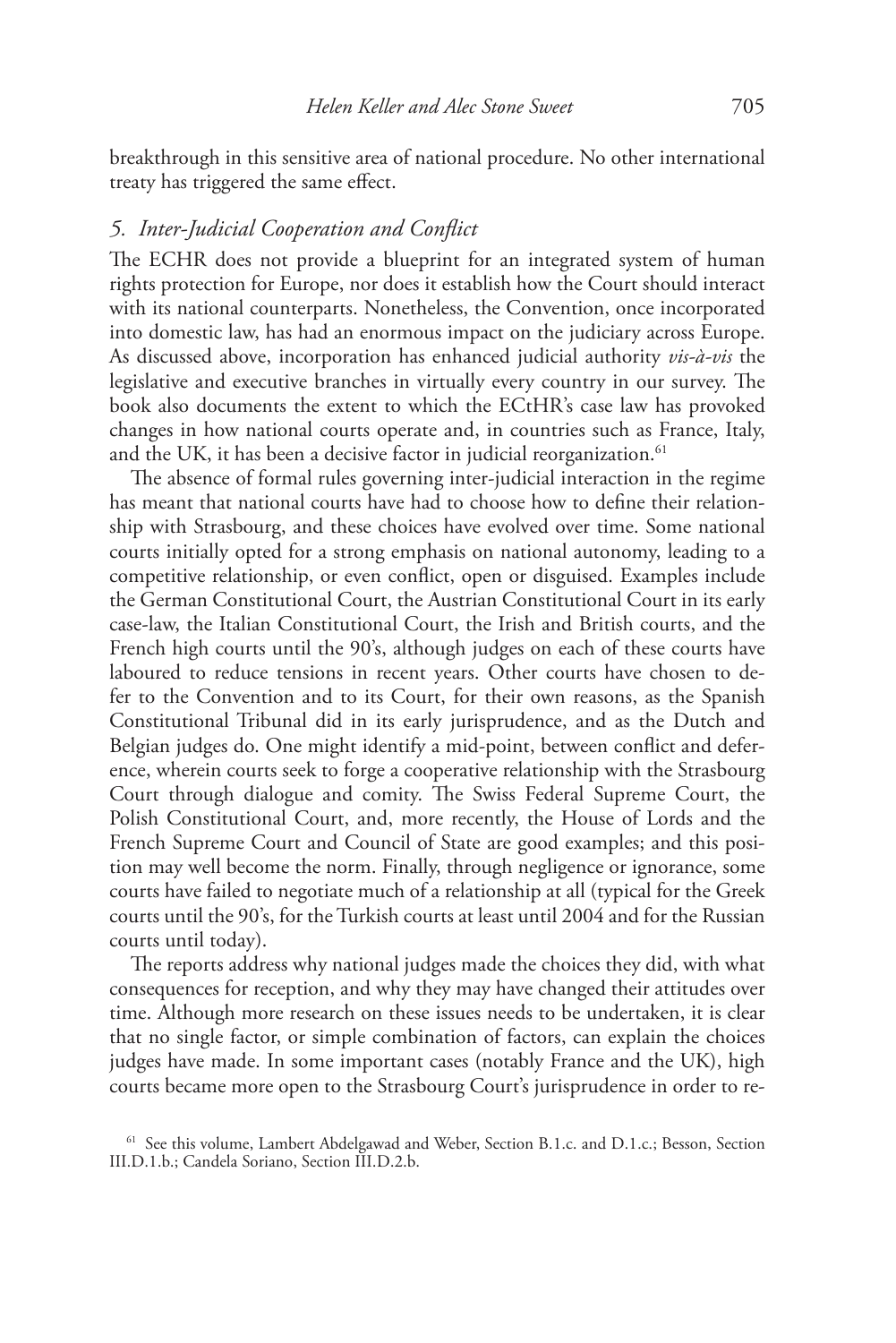duce their vulnerability to findings of violation. Non-legal factors also influence judicial attitudes to the ECHR regime. Independently of the formal structure and legal constraints (a system's monist or dualist nature, the formal rank of the Convention within the legal order, the existence and extent of judicial review of Government acts, etc.), those national judges who desired to enforce Convention rights directly, as supra-legislative norms, found ways to do so. The reports also show that judicial reception of the ECHR is conditioned by the judges' expertise, access to the Court's case law, trust in the ECtHR to perform its tasks in good faith, and self-understanding as regulators of Government action and rights protectors. The fact that judges interact with non-judicial national officials (who are often pursuing quite different goals) complicates matters. Indeed, the more national judges seek to increase the effectiveness of Convention rights in the domestic order, the more likely it is that they will face resistance on the part of other government actors.

The ECHR has thus evolved in ways that generate politics – between courts, and between courts and non-judicial officials – that will always be, in our view, significantly open-ended and difficult to model.

## **E. The Future of the Court**

The Court faces two dramatic challenges: an exploding case load, and a steady stream of applications that raise very serious human rights abuses from a handful of problematic States. Fears that the Court has reached its extreme capacity are both widespread and justified. It is difficult to see how the individual complaint system can survive without fundamental changes in how the Court processes applications. The Court does not possess the necessary power and resources for it to oversee the kinds of deep structural domestic reform required for some countries to bring domestic rights standards up to bare minimal levels. In this Section, we briefly examine, from the perspective adopted in this book, how the ECHR regime might best meet its challenges in the future.<sup>62</sup>

## *1. Reception and Burden Sharing*

One of the general claims of this volume is that the ECHR and domestic legal systems are significantly enmeshed in one another. If the protection of human rights in Europe is carried out at different levels and through various mechanisms, the question is how one can best distribute the overall charge of protecting human rights. In the Council of Europe system, other bodies such as the European Committee for the Prevention of Torture, the European Commission against Racism and Intolerance, the Advisory Committee on the Framework Conven-

 $62$  We do not survey all of the reform proposals here, but see Helfer (2008). Helfer reviews the growing literature on ECHR reform, and develops an interesting approach that emphasizes "embeddedness" and burden sharing.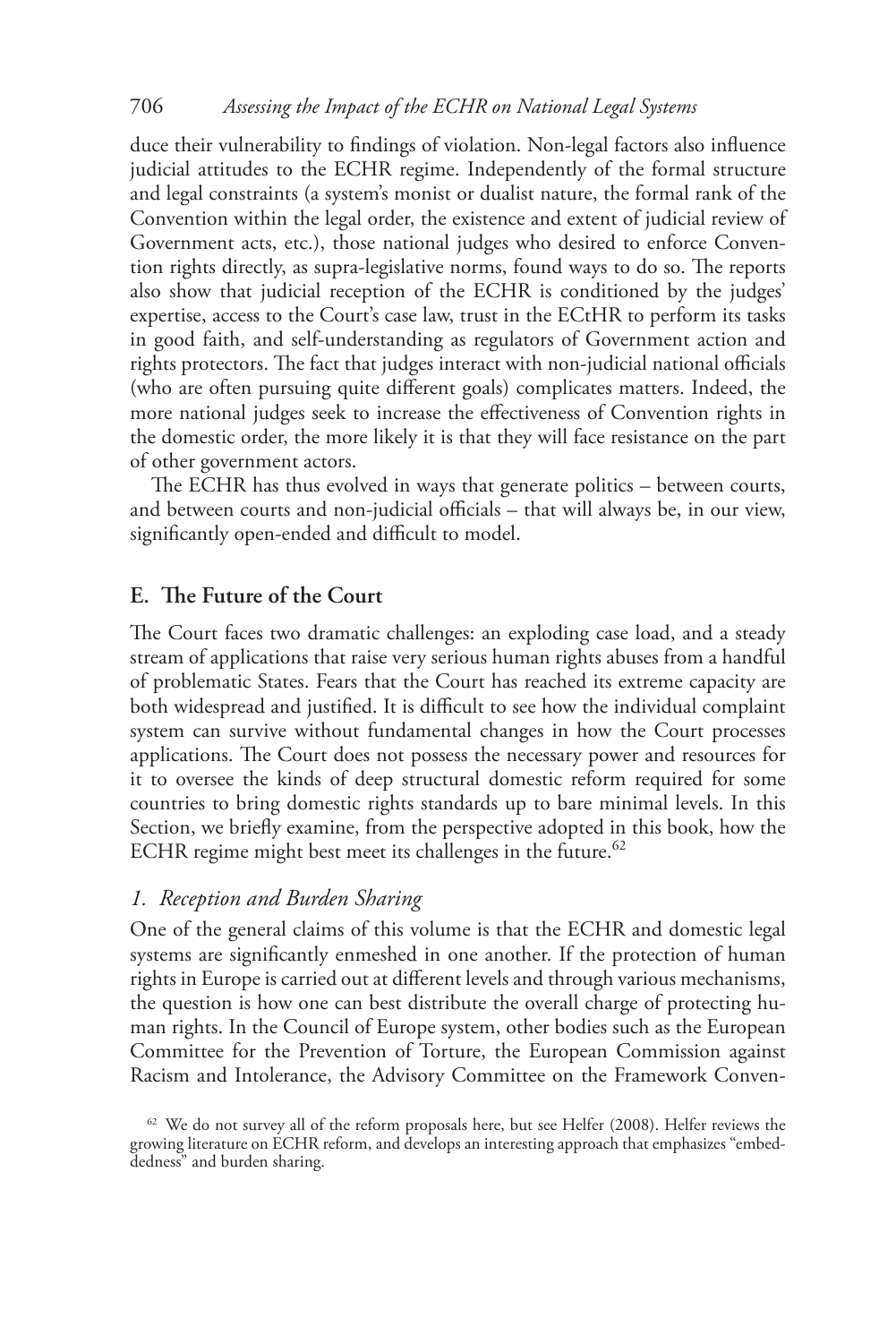tion for the Protection of National Minorities and the European Committee on Social Rights, also have rights-based remits.<sup>63</sup> The Council of Europe also maintains Information Offices in some States (including Poland and Slovakia in our survey<sup>64</sup>), providing not only potential applicants with information on admissibility issues, but also giving counsel on existing domestic remedies. These offices save potential applicants from initiating proceedings unnecessarily or prematurely. The functions of such offices could be expanded and strengthened, in particular in Contracting States that have a strong share in the Court's docket.

As this volume shows, national officials have a crucial role to play in monitoring and enforcing Convention rights. Most important, they can incorporate the ECHR in ways that make it directly effective in the legal order, and they can develop and use mechanisms of reception. The book also demonstrates a strong correlation between relatively higher domestic human rights standards and relatively lower numbers of applications to Strasbourg. One obvious way to reduce the ECtHR's caseload is, therefore, to enhance rights protection domestically.

As the data show, a small handful of countries, with massive, systemic problems, generate a large proportion of total applications. Such problems include judicial dysfunction (underpaid judges, poor infrastructure, and lack of impartiality), the failure on the part of politicians to commit themselves to values associated with the rule of law, corruption, and deep-rooted political problems, including the oppression of minorities and secessionist movements. Among the countries covered in this volume, Russia, Turkey and Ukraine fit this description. In these contexts, a judgment of the Court may have little effect beyond the individual applicant. The Court, in pilot rulings, may seek to persuade or cajole such States to take comprehensive measures to correct problems at the root, but it can ill afford to allow dealing with the worst pathologies to preempt its other important roles. Since the advent of Protocol no. 11, the number of applications to the ECtHR has also steadily increased in Contracting States with fairly good human rights records (such as Austria, Ireland, Norway, Poland, Slovakia, Spain, Sweden, and Switzerland). We have to accept that in a Europe of Rights, "going to Strasbourg" will be attractive to those who wish to see new rights recognized, or to raise standards of protection for established rights. It is an important function of the Court to respond to these demands and to participate fully in the progressive development of rights in Europe, in meaningful partnership with national judges and other officials.

<sup>&</sup>lt;sup>63</sup> In addition, it is important to mention the Commissioner for Human Rights established under the auspices of the Council of Europe. See Resolution (99)50 on the Council of Europe Commissioner for Human Rights, adopted by the Committee of Ministers on 7 May 1999 at its 104th Session and Article 13 of Protocol no. 14 amending Article 36(3) ECHR.

<sup>64</sup> See Krzyżanowska-Mierzewska, this volume, Sections J.1.c. and J.2.c.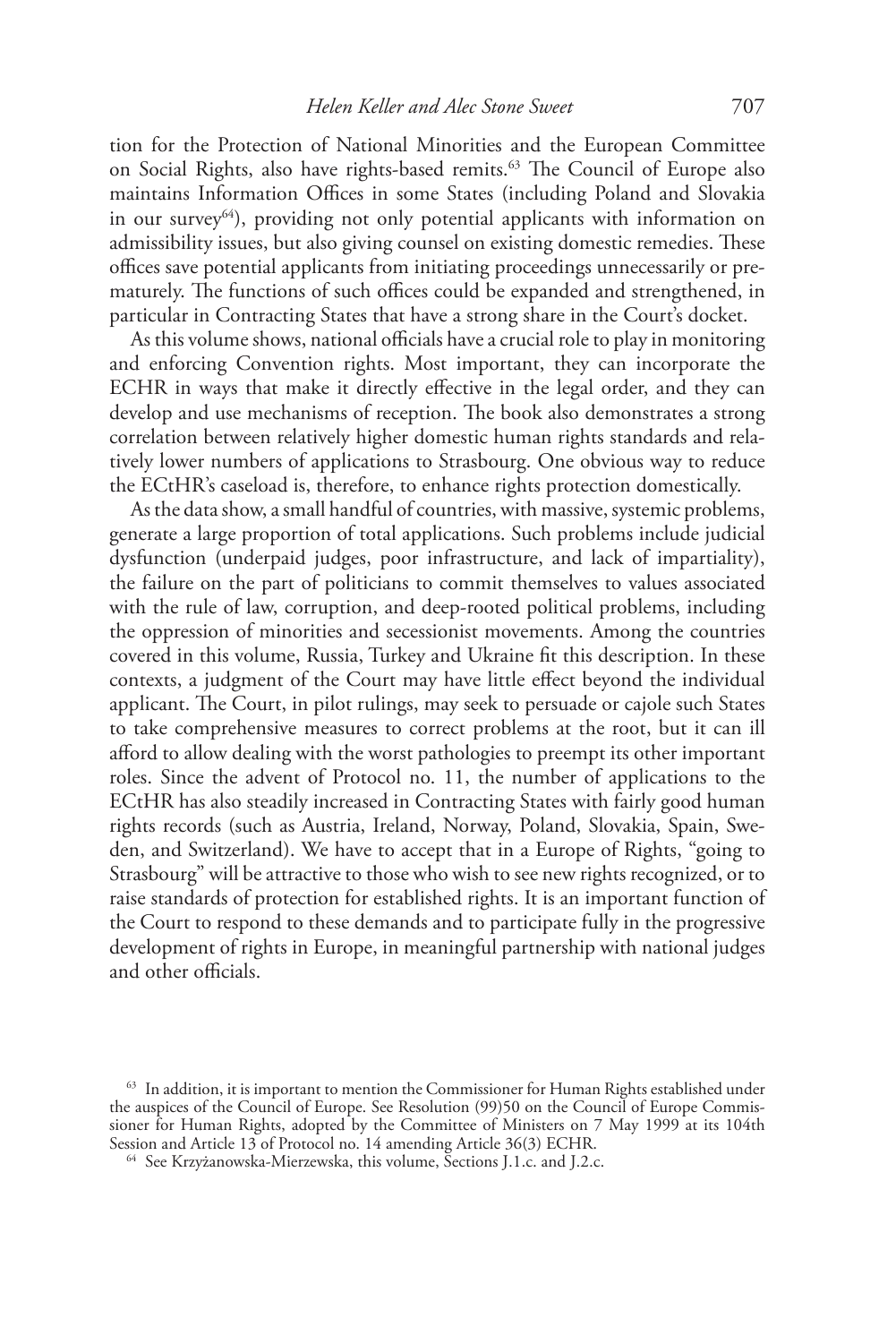# *2. Remedies*

Reform of the remedial requirements under the Convention could provide another means of burden-sharing between the Strasbourg and the national courts. The Court continuously emphasizes the States' obligation to vest the domestic courts with the necessary competencies and resources to enable them to give full effect to Convention rights.<sup>65</sup> National judges normally constitute the final phase of national remedial systems, and thus act as the gatekeepers between domestic legal orders and the Court. Although Article 13 ECHR was for many years a "dormant effective remedy clause",<sup>66</sup> the Court now stresses the importance of that Article,<sup>67</sup> not least in order to urge a more proactive stance on the part of the national courts. As this volume shows, States will not be able to manage the variegated demands of the ECHR regime without enabling strong judicial enforcement of rights.

Entrusting the determination of "reparation" and "just satisfaction" to the national courts (reform of Article 41 ECHR) has also been proposed,<sup>68</sup> not least since national authorities are normally better acquainted with the relevant criteria for assessing damages. Any delegation of tasks under the ECHR will run the risk of producing too much variation across the States, and the same would be true in the area of compensation. The ECHR makes awards in accordance with its own criteria, autonomously, rather than on the basis of national concepts. Conferring such authority on national courts would entail divergence, and such variation could, if too great, offend the very principles of fairness and justice that the ECHR is designed to protect. There would, therefore, need to be clear safeguards to protect individuals against States that might not live up to expectations, and this control function could only be performed by the Court.

<sup>65</sup> See *Kudła v. Poland* (appl. no. 30210/96), Judgement (Grand Chamber), 26 October 2000, Reports 2000-XI, 197, para. 152: "(...) Article 13, giving direct expression to the States' obligation to protect human rights first and foremost within their own legal system, establishes an additional guarantee for an individual in order to ensure that he or she effectively enjoys those rights. The object of Article 13, as emerges from the travaux préparatoires (...), is to provide a means whereby individuals can obtain relief at national level for violations of their Convention rights before having to set in motion the international machinery of complaint before the Court. From this perspective, the right of an individual to trial within a reasonable time will be less effective if there exists no opportunity to submit the Convention claim first to a national authority; and the requirements of Article 13 are to be seen as reinforcing those of Article 6 § 1, rather than being absorbed by the general obligation imposed by that Article not to subject individuals to inordinate delays in legal proceedings."<br><sup>66</sup> Malinverni (1998), 647–650.

<sup>67</sup> See, e.g., *Kudła v. Poland* (*supra* note 65), paras 146–160; Sürmeli v. Germany (appl. no. 75529/01), Judgement (Grand Chamber), 8 June 2006 (not yet reported), paras 97–117; *Aksoy v. Turkey* (appl. no. 21987/93), Judgement, 18 December 1996, Reports 1996-IV, 2260, paras. 51–57.

<sup>68</sup> Mahoney (2007).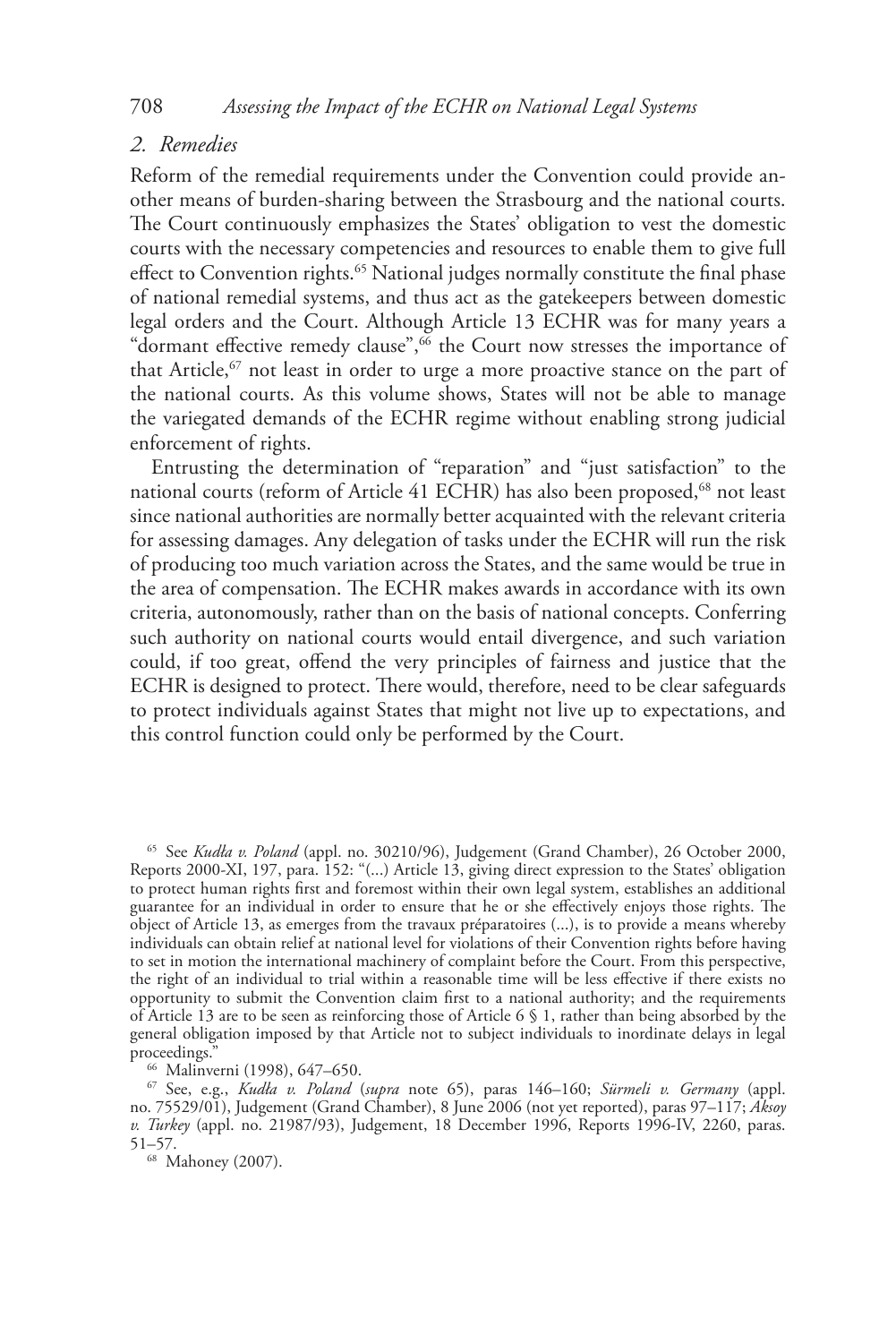## *3. Reforming the Regime*

Over the past twenty years, the ECHR has been amended by a series of Protocols,<sup>69</sup> ultimately leading to the transformation of the legal system occasioned by Protocol no. 11. This strategy – of building the regime progressively through protocols – may have reached its limits. Most important, with the accession of the Eastern European States, the Council of Europe now comprises a much less homogeneous family of Contracting States. Because each additional Protocol requires ratification by all Contracting States (each State possesses a veto over proposed changes), it may be difficult or impossible to reform the regime through protocols in the future. If so, the ECHR regime may itself become mired in systemic problems for which no systemic solutions will be forthcoming. The Court might be allowed to propose changes to its jurisdiction to the Council of Europe, which would approve them by majority or a qualified majority of States. Yet such a reform would itself require unanimity, which may not be forthcoming.

Protocol no. 14 – which is strongly supported by the Court – illustrates the problem.70 Protocol no. 14 aims at giving the Court the necessary procedural means and flexibility to process applications within a reasonable time, while enabling it to concentrate on those it finds most important. Under Protocol no. 14, the Court could declare a case inadmissible unless the applicant has not suffered a "significant disadvantage".71 These and other provisions would reduce the time spent by the Court on manifestly inadmissible and repetitive cases. Although these reforms are no doubt necessary, it is already clear that they would not be sufficient to overcome the Court's overload.<sup>72</sup> Yet, alone among High Contracting Parties, Russia refuses to ratify Protocol no. 14, blocking its adoption.

One possible solution might be to allow the Court to undertake significant systemic reform on its own. The Council of Europe could authorize the Court to use Rule 103 (of the Rules of the Court) to amend its procedures as the Court sees fit, while reserving its own authority (under unanimity) to quash such changes. The Convention (Article 32 ECHR) also confers jurisdiction on the Court over all matters concerning the interpretation and application of the Convention and the Protocols. The Court might use these plenary powers to decide, in an appropriately explicit manner, to delegate some types of cases (of minor importance and without systemic implications) to national judges. As we argued above,73 the Court could also choose to reduce its level of scrutiny when it comes to how national judges fine-tune the protection of qualified rights through pro-

<sup>69</sup> See *supra* Section A.1.

<sup>70</sup> For an overview of Protocol no. 14, see Caflisch and Keller; Greer (2005). For the ECtHR's view on Protocol No. 14 and other proposed reforms, see *Opinion of the Court on the Wise Persons' Report*, adopted by the Plenary Court, 2 April 2007.

<sup>71</sup> Article 12(3)(b) of Protocol no. 14 amending Article 35 ECHR.

<sup>72</sup> For a discussion of a range of reform proposals, see the *Report of the Group of Wise Persons to the Committee of Ministers*, CM(2006)203, 15 November 2006.

<sup>73</sup> See *supra* Section C.4.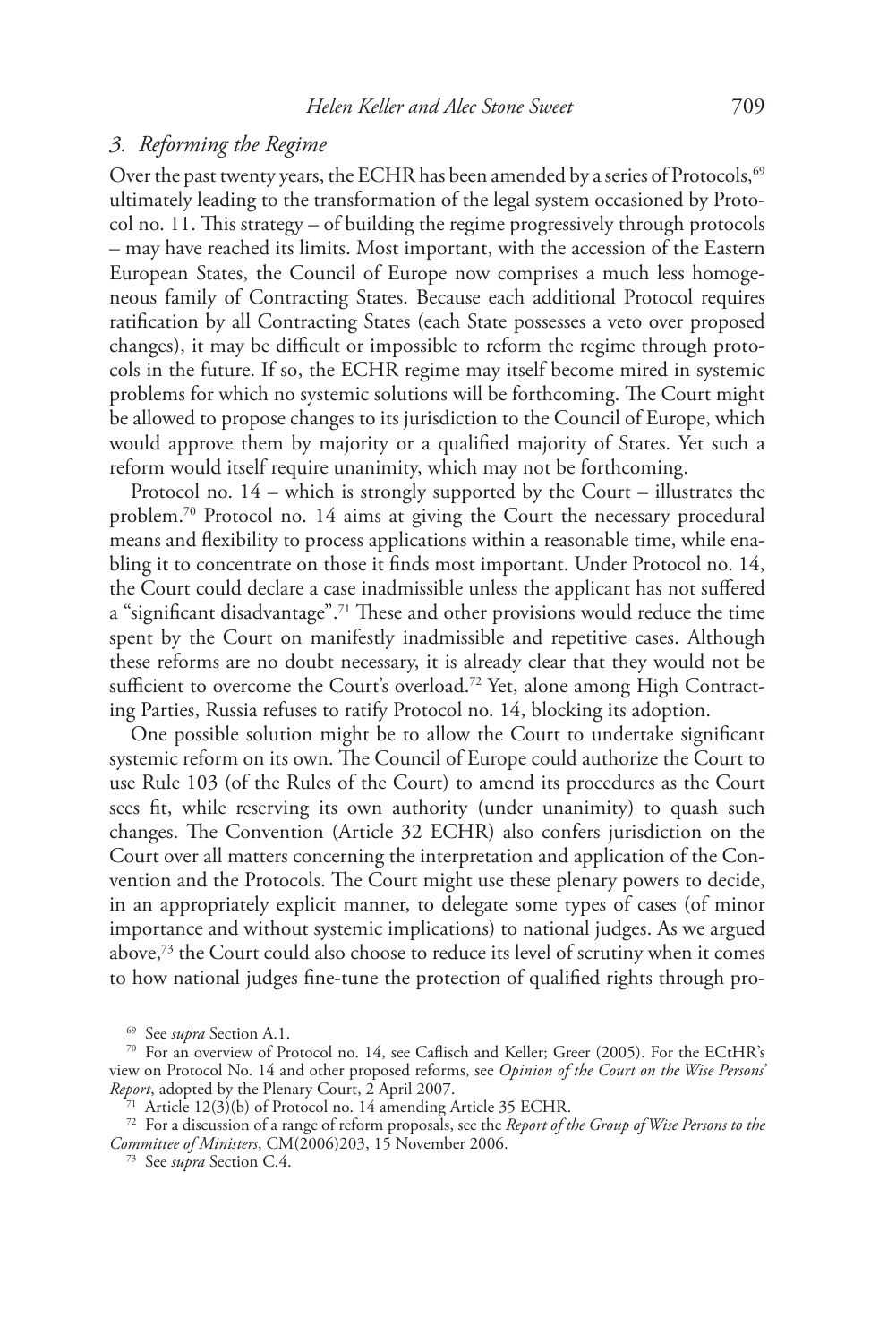portionality balancing. Such changes would enable the Court to concentrate on cases involving more serious human rights violations, and on defining the content and scope of rights, which national judges would then help to fine-tune.

# **F. A Europe of Rights**

In post-Protocol no. 11 Europe, it makes little sense to conceptualize the ECHR as an international regime, external to the Contracting States. The Convention has a significant presence within national legal orders, even where this presence is resisted and opposed. Today, national officials routinely participate in a transnational judicial process whose reach into domestic law and politics is limited only by the ever-widening scope of the Convention itself, as determined by a transnational court. In virtually every State examined in this book, the Convention has provoked some measure of significant structural and procedural innovation, including the development of mechanisms for coordinating national law and the Convention, as the latter evolves. Reception processes have, in turn, provoked deep changes in European Government, through the accumulation of incremental, step-by-step adjustments to the demands of the Strasbourg Court. National officials are, gradually but inexorably, being socialized into a Europe of rights, a unique transnational legal space now seeking to develop its own logic of political and juridical legitimacy. The success of this endeavor will depend partly on the Council of Europe's ability to reform the ECHR legal system, and partly on the extent to which national officials sustain reception processes as means of further incorporating the Convention into national legal orders.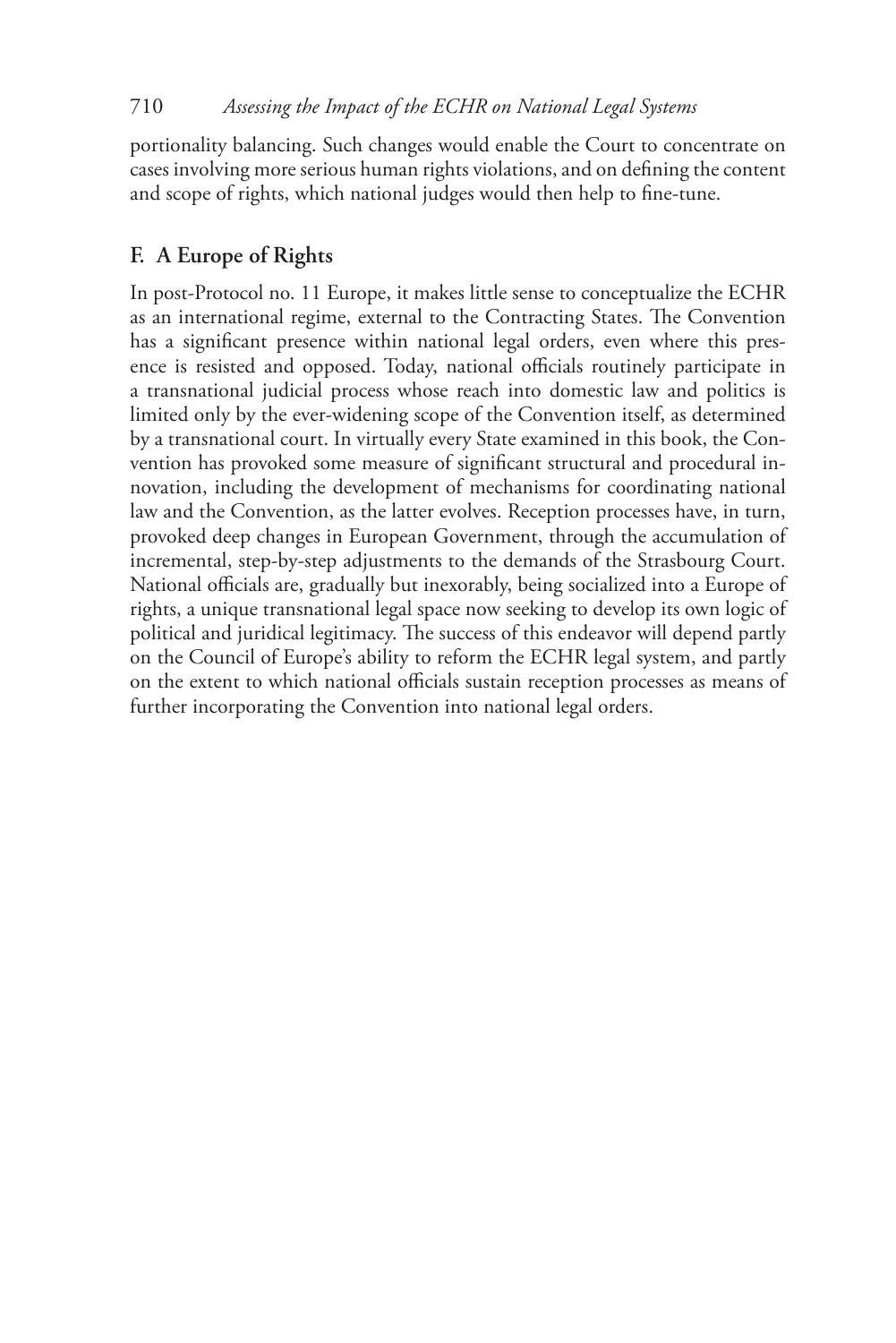# *Bibliography74*

- Aromaa, K. and Viljanen, T. (eds.), International Key Issues in Crime Prevention and Criminal Justice (Helsinki, 2006).
- Bárd, K., 'The Role of the ECHR in Shaping the European Model of the Criminal Process', in Aromaa, K. and Viljanen, T. (eds.), International Key Issues in Crime Prevention and Criminal Justice (Helsinki, 2006), 34.
- Bruach, J.A., 'The Margin of Appreciation and the Jurisprudence of the European Court of Human Rights: Threat to the Rule of Law', *Columbia Journal of European Law* 11 (2005), 113.
- Caflisch, L. and Keller, M., 'Le Protocole additionnel no. 15 à la Convention européenne des droits de l'homme', in Caflisch, L., Callewaert, J., Liddell, R., Mahoney, P., and Villiger, M. (eds.), Liber amicorum Luzius Wildhaber: Human Rights - Strasbourg Views/Droits de l'homme - Regards de Strasbourg (Kehl, 2007), 91.
- Greer, S., The European Convention on Human Rights: Achievements, Problems and Prospects (Cambridge, 2006).
- Greer, S., 'Protocol 14 and the Future of the European Court of Human Rights', *Public law* (Spring 2005), 83.
- Helfer, L.R., 'Redesigning the European Court of Human Rights: Embeddedness as a Deep Structural Principle of the European Human Rights Regime', *European Journal of International Law* 19 (2008), 125.
- Jackson, J.D., 'The Effect of Human Rights on Criminal Evidentiary Processes: Towards Convergence, Divergence or Realignment?', *Modern Law Review* 68/5 (2005), 737.
- Krisch, N., 'The Open Architecture of European Human Rights Law', forthcoming in *Modern Law Review* 71 (2008), 183.
- Mahoney, P., 'Thinking a Small Unthinkable: Repatriating Reparation from the European Court of Human Rights to the National Legal Order', in Caflisch, L., Callewaert, J., Liddell, R., Mahoney, P., and Villiger, M. (eds.), Liber amicorum Luzius Wildhaber: Human Rights - Strasbourg Views/Droits de l'homme - Regards de Strasbourg (Kehl, 2007), 263.
- Malinverni, G., 'Observations –Variations sur un thème encore méconnu: l'article 13 de la Convention européenne des droits de l'homme', *Revue trimestrielle des droits de l'homme* 33/9 (1998), 647.
- Paraskeva, C., 'Reforming the European Court of Human Rights. An Ongoing Challenge', *Nordic Journal of International Law* 76/2–3 (2007), 185.
- Polakiewicz, J., 'The Status of the Convention in National Law', in Blackburn, R. and Polakiewicz, J. (eds.), Fundamental Rights in Europe (Oxford, 2001), 31.
- Pinelli, C., 'Conditionality and Enlargement in Light of EU Constitutional Developments', *European Law Journal*, 10/3 (May 2004), 354.
- Stone Sweet, 'Proportionality Balancing and Global Constitutionalism,' *Columbia Journal of Transnational Law* 47 (forthcoming 2008).
	- <sup>74</sup> See also the bibliography of the Introduction.